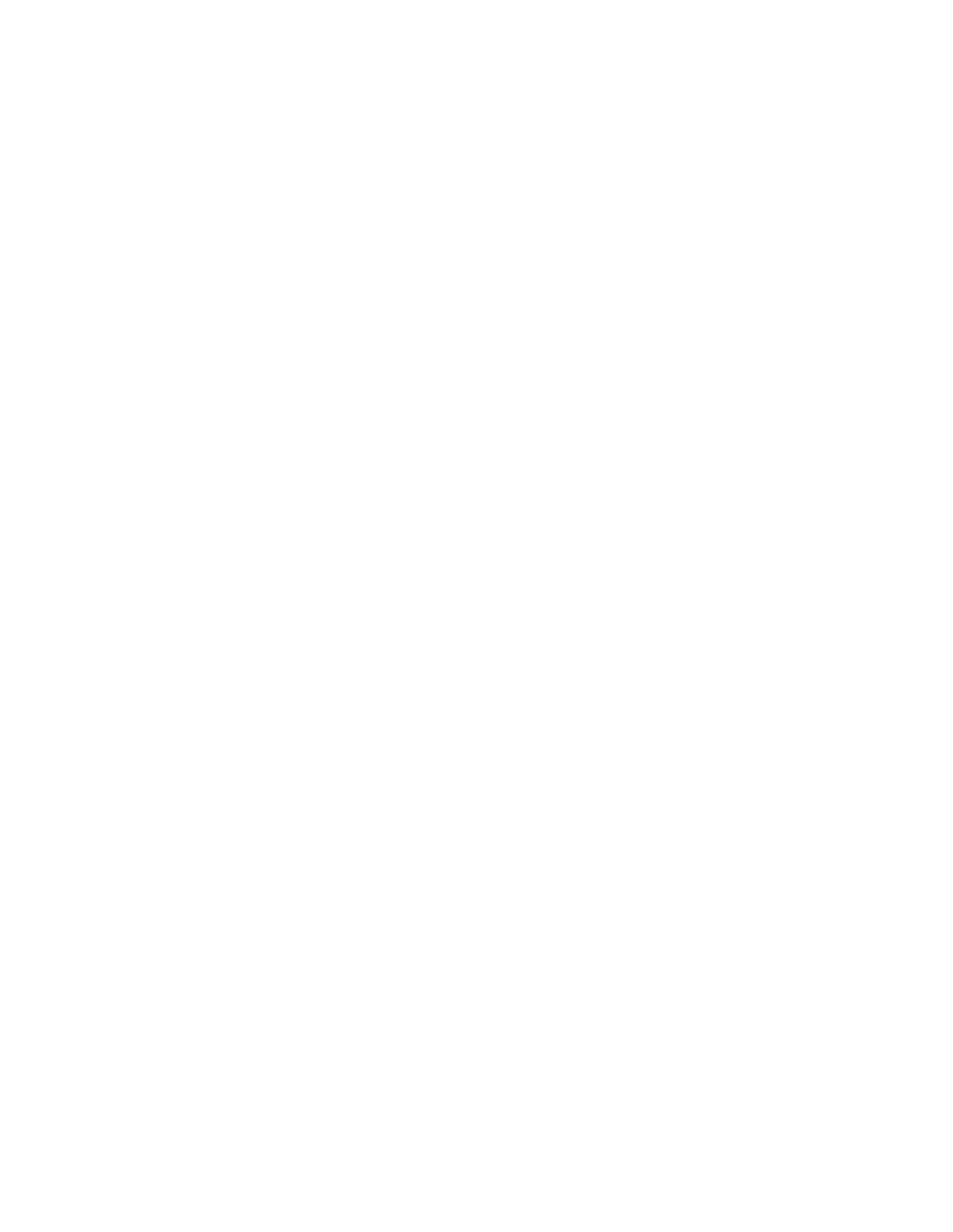

The Stateline property is located approximately 40 kilometres southwest of Naturita, Colorado, covering the state boundary between Utah and Colorado at the southeast end of the Lisbon Valley. This property lies within the Paradox Copper Belt, which includes the producing Lisbon Valley Mining Complex ("LVMC"). There are numerous historical copper occurrences that have been identified throughout the belt; however, many of these have not been explored using modern exploration techniques.

At Stateline, historical exploration was conducted as part of the regional programs associated with the LVMC. Previous explorers reported copper mineralization highlighted by results of 1.6% copper and 1.7 g/t silver in outcrop. Mineralization visible in outcrop occurs as disseminated malachite, which may be amenable to modern open pit mining with Solvent Extraction Electro Winning ("SXEW") processing similar to the LVMC. The mineralization noted to date is interpreted to be the southeast extension of the Flying Diamond mineralization, which is a current target of interest associated with the LVMC.

**Figure 2.** Stateline Property Location and Regional Geology Plan Map



Stateline is located adjacent to a northwest trending graben-bounding fault near the southeast terminus of the Paradox Basin salt-cored anticline in a similar structural and stratigraphic setting as the LVMC. Copper mineralization occurs in bleached and altered, permeable sandstone units adjacent to the faults. Copper mineralization in outcrop includes malachite, azurite, chalcocite and black copper oxides.

Historical surface sampling of mineralized outcrops has yielded assay results up to 1.6% copper and 1.7 g/t silver and 0.45% copper and 2.1 g/t silver. Disseminated copper-silver mineralization has also been identified in several outcropping sandstones in other stratigraphic positions. Both styles of mineralization will be investigated in upcoming work programs with the goal of refining drill targets in these units. Initial work will include detailed geological mapping, soil and rock sampling, and geophysics.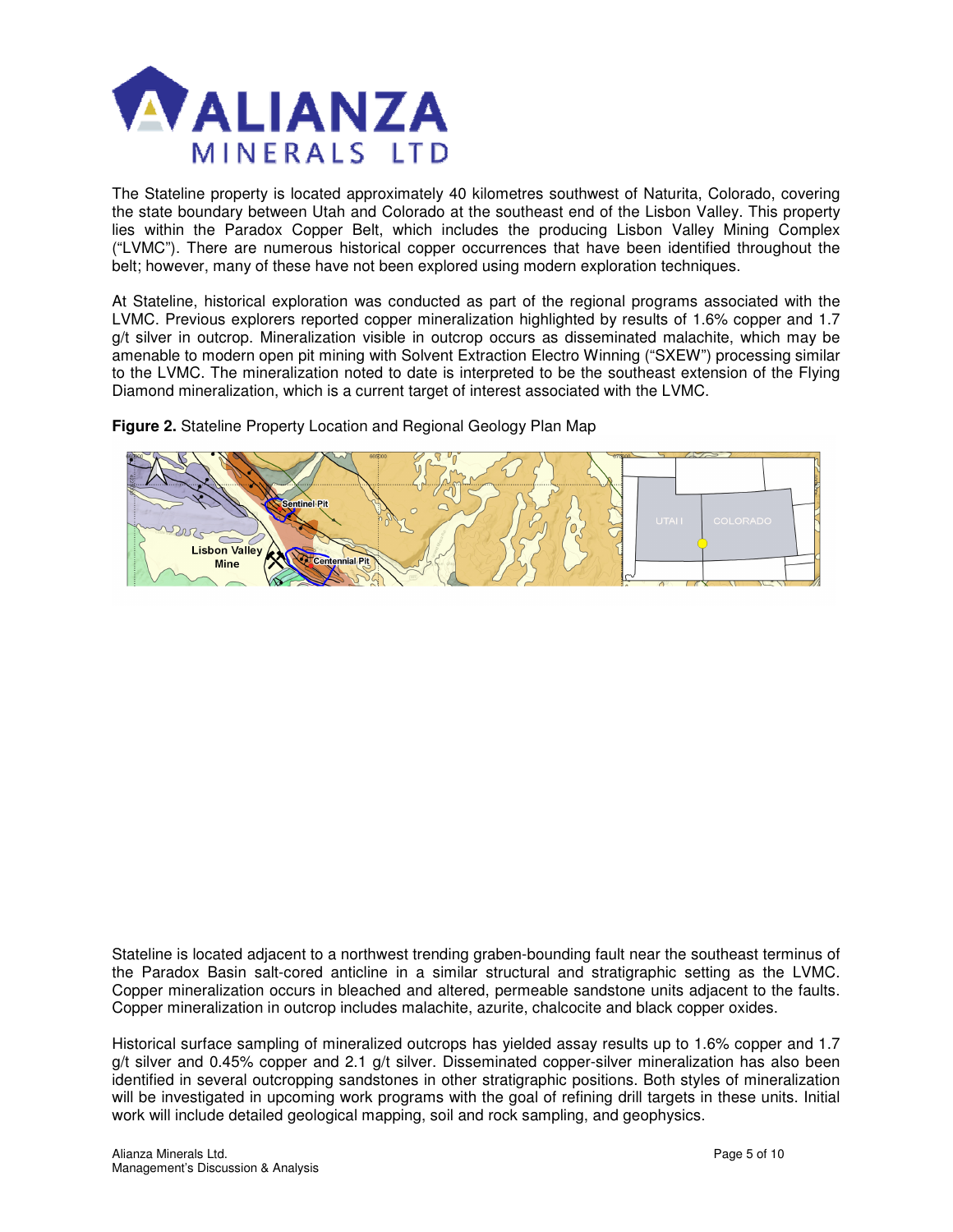

The project is road accessible year-round, via a network of roads through the valley, including those supporting access to the LVMC. The project is comprised of 22 mining claims on Federal mineral rights managed by the BLM. Ground covered by the current claims was at one time part of the Lisbon Valley Mining Complex claim package.

The Stateline project was purchased from the underlying vendors for a USD\$20,000 cash payment and a further USD\$40,000 payment in the form of cash and/or shares.

On February 10, 2022, the Company and Cloudbreak announced the optioning of the Stateline property to Allied. Under the Stateline Option Agreement, Allied can earn a 100% interest in the property under the following terms (all payments amounts are split 50/50 between Alianza and Cloudbreak):

- Allied will make an aggregate of \$315,000 in cash payments to the Strategic Alliance of which \$40,000 will be paid shortly (received) and with a further \$50,000 due on closing;
- Over a four-year period, Allied will incur an aggregate of \$3,750,000 in exploration expenditures on the property, with at least \$500,000 being spent prior to the first anniversary of the closing date;
- Allied will Issue 4,250,000 common shares over a three-year period of which 500,000 common shares are due on closing;
- The Strategic Alliance will retain a 2% net smelter royalty which is not subject to a buy down provision.

If Allied acquires additional mineral tenures within the Area of Interest (the "AOI"), it will issue the Alliance additional common shares on a sliding scale that is proportional to the area of the acquired mineral tenures. Conversely, if the Alliance acquires mineral tenures within the AOI, it will first offer them to Allied and be compensated on that same sliding scale, should Allied choose to acquire them.

## Haldane, Yukon Territory, Canada

On February 9, 2022, the Company announced that it filed on SEDAR a National Instrument 43-101 ("NI 43-101") compliant technical report on its 100% owned Haldane project entitled "Technical Report on the Haldane Project, Yukon, Canada" (the "Technical Report"). The Technical Report had an effective date of December 31, 2021, and was prepared by Murray Jones, MSc, PGeo of Equity Exploration Consultants Ltd., a Qualified Person as defined in NI 43-101.

Recent work at Haldane targeted the West Fault target. Drilling in 2021 aimed to follow up the result from a late 2020 intersection (8.72 m estimated true width averaging 311 g/t silver, 0.89% lead and 1.13% zinc) with 50 metre step outs along strike and down dip, extending mineralization 100 metres along strike and 90 metres down trend. This campaign was highlighted by additional high grade results of 3.14 m estimated true width averaging 1,351 g/t silver, 2.43% lead and 2.91% zinc in hole HLD21-24 including 1.26 m estimated true width averaging 3,267 g/t silver, 5.80% lead and 7.02% zinc. Drilling revealed two splays of strongly mineralized veins within the West Fault Complex. The next phase of drilling will test the West Fault Complex vein mineralization to the southwest and down dip to determine the extent of high grade silver mineralization at this target. This program is planned to commence in the summer with a minimum of 2,000 metres of drilling planned. In addition to the high priority West Fault, plans for additional holes at the Middlecoff and the recently discovered Bighorn targets are being drawn up as well. Program details will be made available once finalized.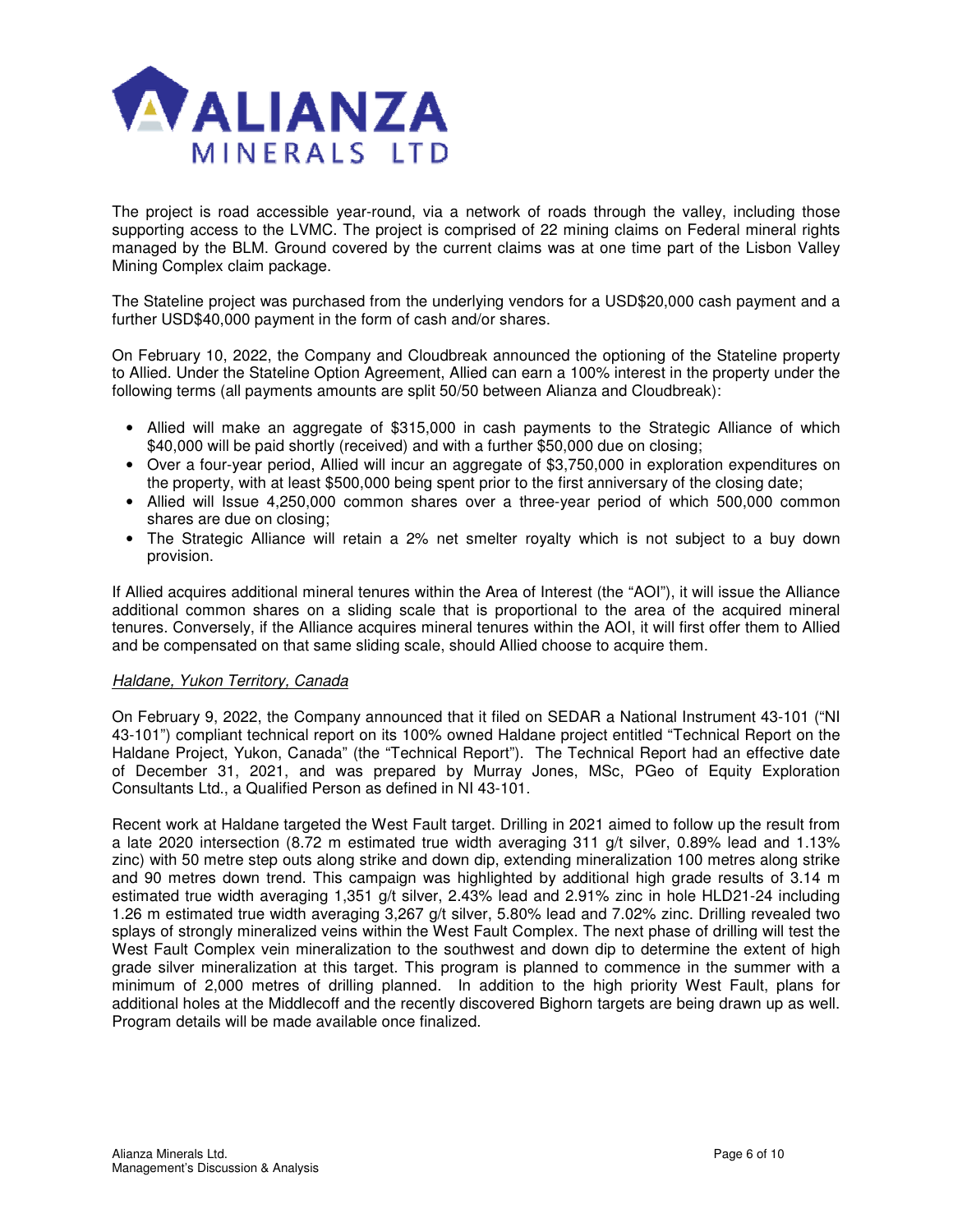

## **INTERIM PERIOD FINANCIAL CONDITION**

#### Capital Resources

On January 18, 2022, the Company granted 5,800,000 stock options to its directors, officers, employees, consultants and contractors at an exercise price of \$0.10 for a period of five years.

On March 17, 2022, the Company granted 500,000 stock options to a director at an exercise price of \$0.10 for a period of five years.

On May 13, 2022, the Company announced that its non-brokered private placement of 10,000,000 units ("Unit") at a price of \$0.075 per Unit for gross proceeds of \$750,000 was fully subscribed. Each Unit will consist of one common share and one-half common share purchase warrant. Each warrant will entitle the holder to purchase one additional common share for a 36-month period at a price of \$0.125.

The Company is aware of the current conditions in the financial markets and has planned accordingly. The Company's current treasury and the future cash flows from equity issuances and the potential exercise of warrants, finders' warrants and options, along with the planned developments within the Company will allow its efforts to continue throughout 2022. If the market conditions prevail or improve, the Company will make adjustment to budgets accordingly.

#### **Liquidity**

As at March 31, 2022, the Company had working capital deficiency of \$229,762 (September 30, 2021 – working capital of \$145,516). As at March 31, 2021, \$44,520 was held in cash (September 30, 2021 - \$412,676) and \$9,411 was held in restricted cash (September 30, 2021 - \$Nil). The total decrease of \$358,745 was due to: (a) exploration and evaluation assets expenditures and deposits of \$205,391 and (b) operating activities of \$136,231.

## **Operations**

## **For the three months ended March 31, 2022 compared with the three months ended March 31, 2021:**

The Company recorded a net loss for the three months ended March 31, 2022 of \$411,886 (loss per share - \$0.00) compared to a loss of \$305,533 (loss per share - \$0.00) for the three months ended March 31, 2021.

Excluding the non-cash share-based payments of \$365,300 (2021 - \$Nil), the Company's general and administrative expenses amounted to \$260,292 (2021 - \$320,659), a decrease of \$60,367. The change in the expenses was mainly due to the decrease in: (a) investor relations and shareholder information (2022 - \$111,160; 2021 - \$151,737); (b) property investigation expenses (2022 - \$8,839; 2021 - \$22,942); and (c) transfer agent, listing and filing fees (2022 - \$14,090; 2021 - \$29,026) as the Company has been reserving the funds for its exploration activities.

The other major items for the three months ended March 31, 2022, compared with March 31, 2021, were:

- Fair value loss on marketable securities of \$65,000 (2021 \$Nil);
- Flow-through share premium recovery of \$3,607 (2021 \$19,555); and
- Proceeds received in excess of exploration and evaluation assets costs of \$264,922 (2021 \$Nil).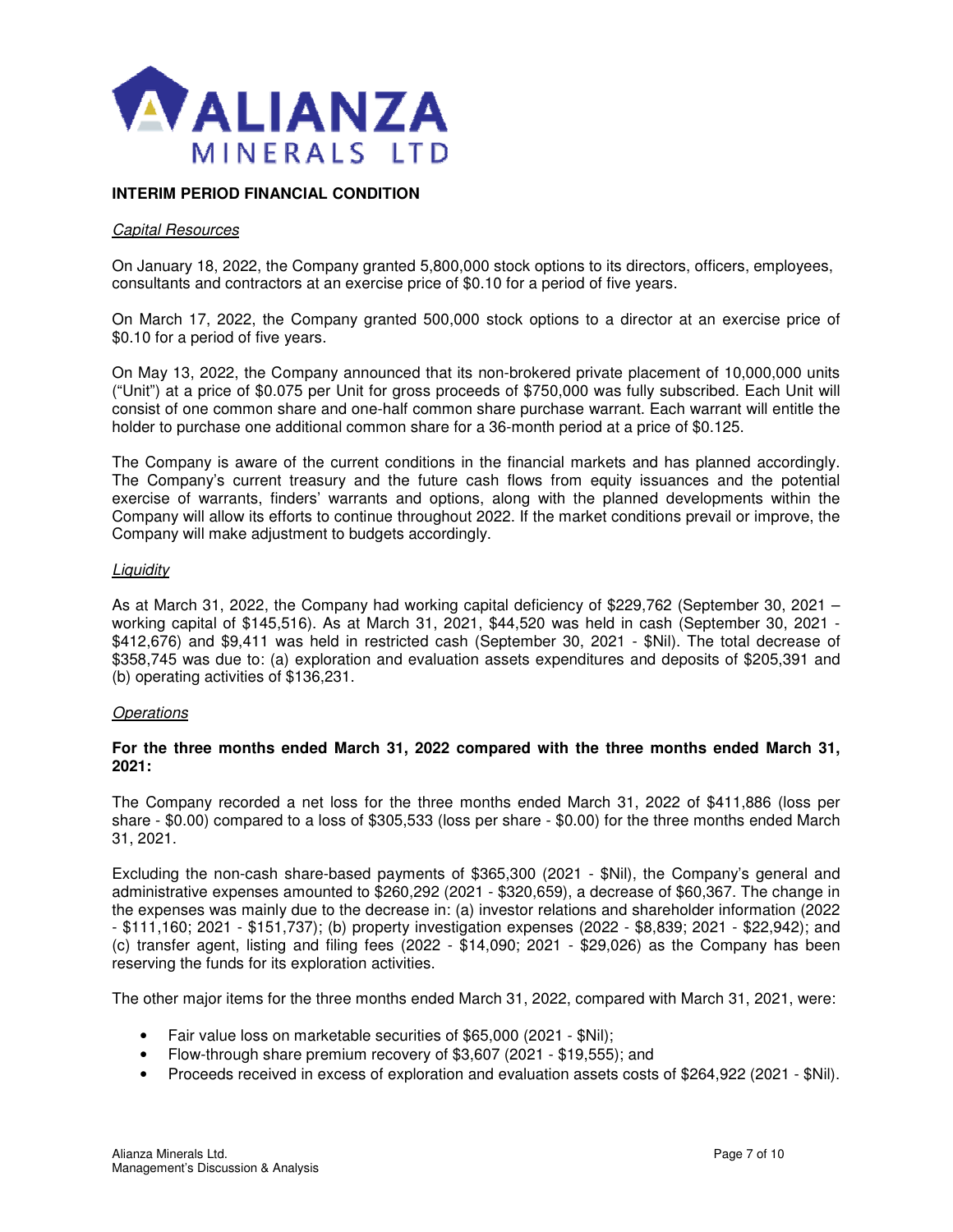

## **For the six months ended March 31, 2022 compared with the six months ended March 31, 2021:**

The Company recorded a net loss for the six months ended March 31, 2022 of \$589,153 (loss per share - \$0.00) compared to a loss of \$658,023(loss per share - \$0.00) for the six months ended March 31, 2021.

Excluding the non-cash share-based payments of \$365,300 (2021 - \$202,304), the Company's general and administrative expenses amounted to \$456,371 (2021 - \$607,742), a decrease of \$151,371. The change in the expenses was mainly due to decreases in investor relations and shareholder information (2022 - \$160,247; 2021 - \$308,850) as the Company tried out different marketing and shareholder communication venues to find the most cost effective way to promote awareness of the Company's exploration activities.

The other major items for the six months ended March 31, 2021, compared with March 31, 2020, were:

- Fair value loss on marketable securities of \$65,000 (2021 \$Nil);
- Flow-through share premium recovery of \$17,246 (2021 \$160,086); and
- Proceeds received in excess of exploration and evaluation assets costs of \$264,922 (2021 \$Nil).

#### **SIGNIFICANT RELATED PARTY TRANSACTIONS**

The aggregate value of transactions and outstanding balances relating to key management personnel and entities over which they have control or significant influence were as follows:

|                                | Short-term     | Post-          |               |             |              |               |
|--------------------------------|----------------|----------------|---------------|-------------|--------------|---------------|
|                                | employee       | employment     | Other long-   | Termination | Share-based  |               |
|                                | benefits       | benefits       | term benefits | benefits    | payments     | Total         |
| Jason Weber                    |                |                |               |             |              |               |
| Chief Executive Officer,       |                |                |               |             |              |               |
| Director                       | \$<br>81,000   | \$<br>$Nil$ \$ | $Nil$ \$      | <b>Nil</b>  | \$<br>59,000 | \$<br>140,000 |
| Rob Duncan                     |                |                |               |             |              |               |
| VP of Exploration              | \$<br>75,000   | \$<br>$Nil$ \$ | $Nil$ \$      | $Nil$ \$    | 44,250       | \$<br>119,250 |
| Winnie Wong                    |                |                |               |             |              |               |
| <b>Chief Financial Officer</b> | \$<br>$Nil$ \$ | $Nil$ \$       | $Nil$ \$      | $Nil$ \$    | 29,500       | \$<br>29,500  |
| Marc G. Blythe                 |                |                |               |             |              |               |
| <b>Director</b>                | \$<br>$Nil$ \$ | $Nil$ \$       | $Nil$ \$      | $Nil$ \$    | 29,500       | \$<br>29,500  |
| Mark T. Brown                  |                |                |               |             |              |               |
| Director                       | \$<br>Nil \$   | $Nii$ \$       | $Nil$ \$      | $Nil$ \$    | 44,250       | \$<br>44,250  |
| Craig Lindsay                  |                |                |               |             |              |               |
| <b>Director</b>                | \$<br>$Nil$ \$ | $Nil$ \$       | $Nil$ \$      | $Nill$ \$   | 29,500       | \$<br>29,500  |
| John Wilson                    |                |                |               |             |              |               |
| <b>Director</b>                | \$<br>Nil \$   | $Nil$ \$       | $Nil$ \$      | $Nil$ \$    | 14,750       | \$<br>14,750  |
| Sven Gollan                    |                |                |               |             |              |               |
| <b>Director</b>                | \$<br>Nil \$   | $Nil$ \$       | $Nil$ \$      | $Nii$ \$    | 23,100       | \$<br>23,100  |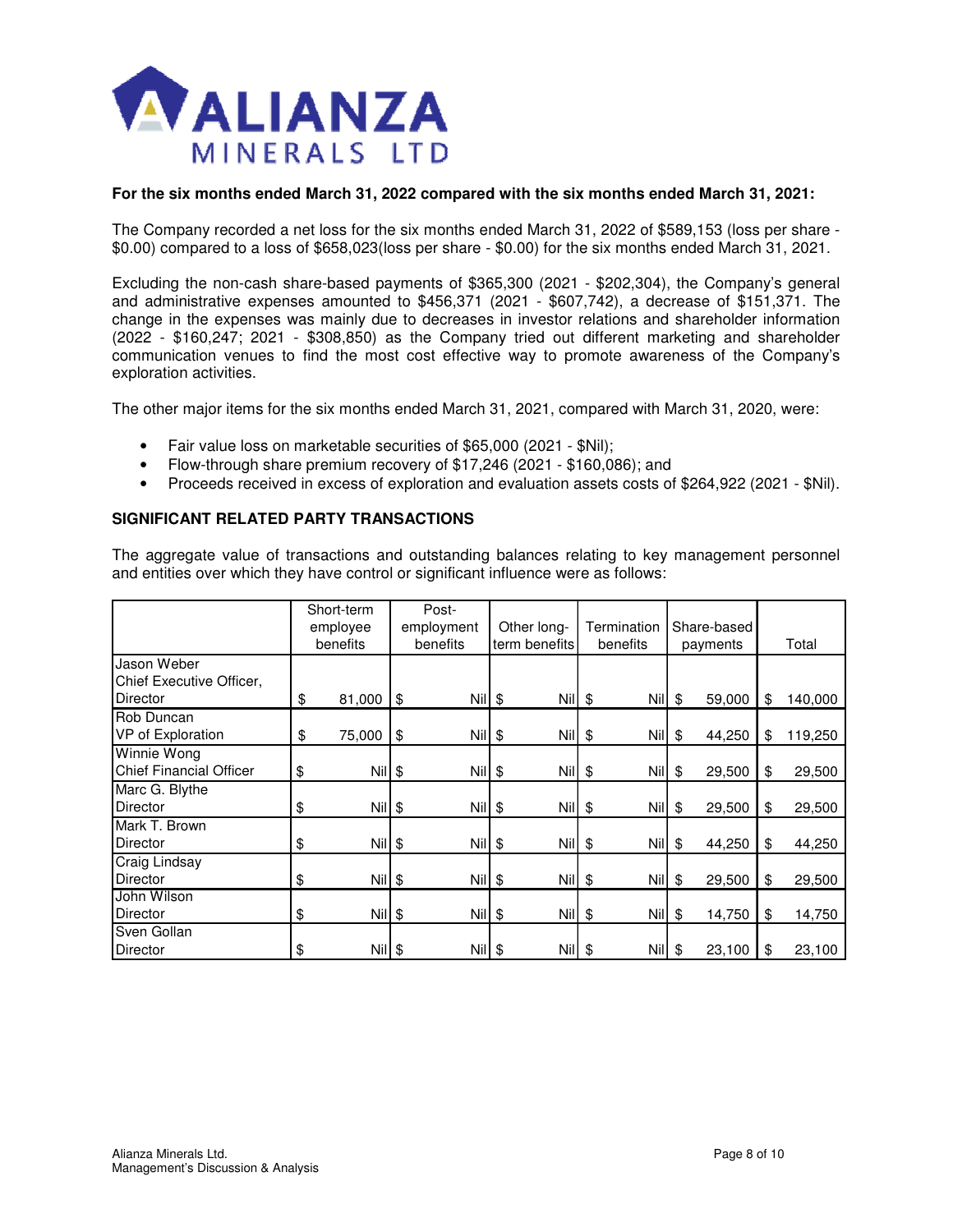

|                                                |                                                                        | Six months ended  |    | Balance due       |                             |    |                                |
|------------------------------------------------|------------------------------------------------------------------------|-------------------|----|-------------------|-----------------------------|----|--------------------------------|
|                                                | <b>Services</b>                                                        | March 31,<br>2022 |    | March 31,<br>2021 | As atl<br>March 31,<br>2022 |    | As at<br>September 30,<br>2021 |
| Amounts due to:                                |                                                                        |                   |    |                   |                             |    |                                |
| Jason Weber                                    | Consulting fee and<br>share-based payment                              | \$<br>140,000     | \$ | 111,270           | \$<br>17,036                | \$ | Nil                            |
| Rob Duncan                                     | Consulting fee and<br>share-based payment                              | \$<br>119,250     | \$ | 105,270           | \$<br>4,546                 | \$ | Nil                            |
| <b>Pacific Opportunity</b><br>Capital Ltd. (a) | Accounting, financing,<br>and shareholder<br>communication<br>services | \$<br>106,500     | \$ | 100,745           | \$<br>266,202               | \$ | 214,731                        |
| <b>TOTAL:</b>                                  |                                                                        | \$<br>365,750     | \$ | 317,285           | \$<br>287,784               | \$ | 214,731                        |

(a) The president of Pacific Opportunity Capital Ltd., a private company, is a director of the Company.

## **COMMITMENTS, EXPECTED OR UNEXPECTED, OR UNCERTAINTIES**

As a result of the administrative practices with respect to mining taxation in Mexico, there can be significant uncertainty, in regards to when, or if, taxes are payable and the amount that may ultimately be payable. As at September 30, 2015, Mexican claim taxes totaling approximately \$766,000 had been levied. Of this amount, \$563,000 relates to properties that were held by Minera Tarsis, S.A. de C.V., which the Company has applied to wind up, and \$203,000 relates to properties being acquired. On February 16, 2016, the Company sold all its Mexican properties to Almadex, and reduced the claim taxes to \$173,783. These taxes will never be paid in full and any amount that will, or might, be payable cannot realistically be determined at this time. Accordingly, these taxes have been disclosed as a contingent liability, and not recognized as a liability or provision.

As of the date of the MD&A, the Company has no outstanding commitments.

Other than disclosed in this MD&A – Quarterly Highlights, the Company does not have any commitments, expected or unexpected, or uncertainties.

## **RISK FACTORS**

In our MD&A filed on SEDAR January 26, 2022 in connection with our annual financial statements (the "Annual MD&A"), we have set out our discussion of the risk factors *Exploration risks, Market risks* and Financing risk which we believe are the most significant risks faced by Alianza. An adverse development in any one risk factor or any combination of risk factors could result in material adverse outcomes to the Company's undertakings and to the interests of stakeholders in the Company including its investors. Readers are cautioned to take into account the risk factors to which the Company and its operations are exposed. To the date of this document, there have been no significant changes to the risk factors set out in our Annual MD&A.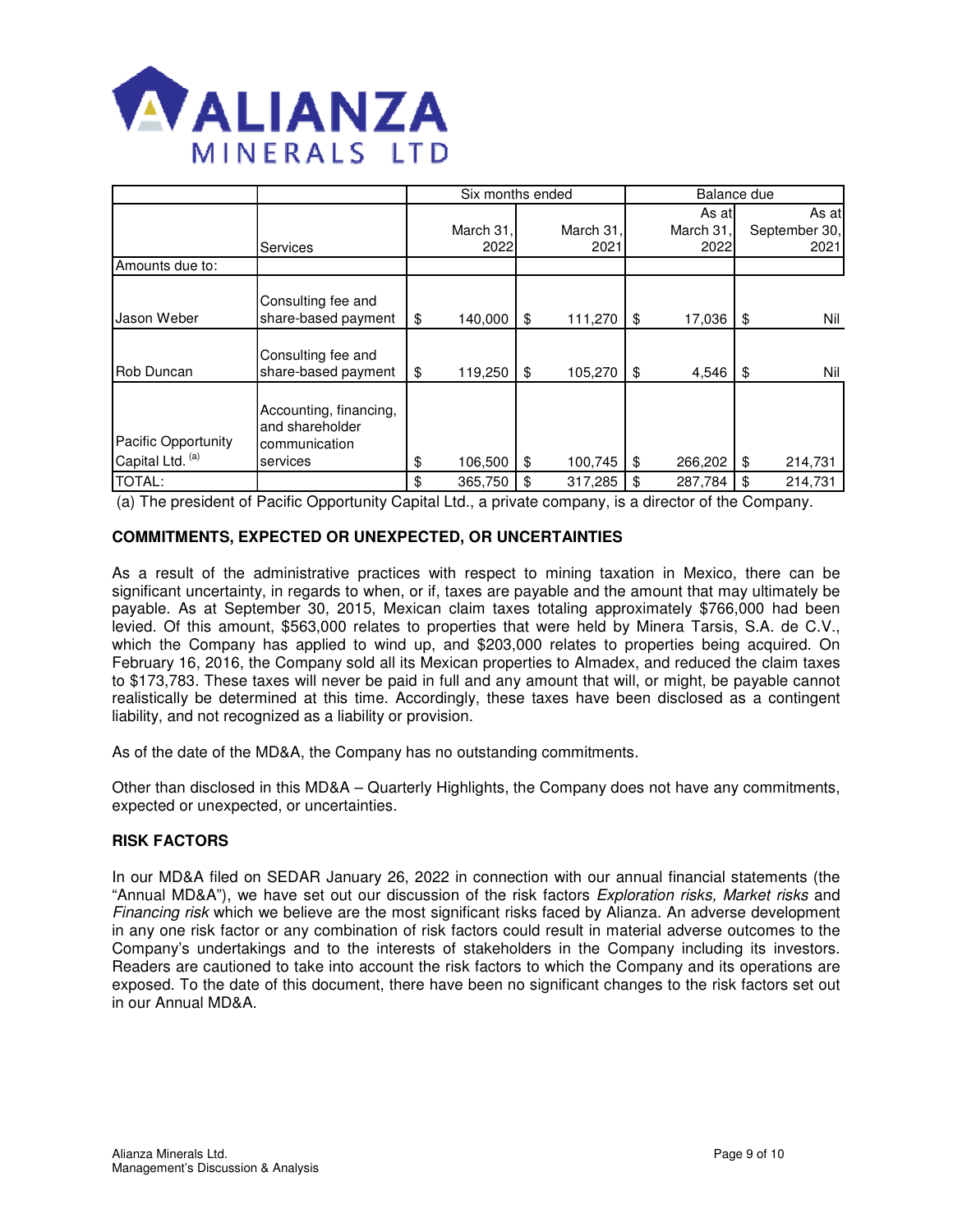

## **DISCLOSURE OF OUTSTANDING SHARE DATA**

The authorized share capital of the Company consists of an unlimited number of common shares without par value. The following is a summary of the Company's outstanding share data as at March 31, 2022:

|                                         | <b>Issued and Outstanding</b> |              |  |  |  |
|-----------------------------------------|-------------------------------|--------------|--|--|--|
|                                         | March 31, 2022                | May 16, 2022 |  |  |  |
| Common shares outstanding               | 148,950,655                   | 148,950,655  |  |  |  |
| Stock options                           | 10,870,000                    | 10,870,000   |  |  |  |
| Warrants                                | 34,285,186                    | 34,285,186   |  |  |  |
| Finder's warrants                       | 2,004,619                     | 2,004,619    |  |  |  |
| Fully diluted common shares outstanding | 196,110,460                   | 196,110,460  |  |  |  |

#### **QUALIFIED PERSON**

Jason Weber, BSc., P.Geo is the Qualified Person as defined under National Instrument 43-101 responsible for the technical disclosure in this document. Mr. Weber is the President and Chief Executive Officer of Alianza and prepared the technical information contained in this MD&A – Quarterly Highlights.

#### **Cautionary Statements**

This document contains "forward-looking statements" within the meaning of applicable Canadian securities regulations. All statements other than statements of historical fact herein, including, without limitation, statements regarding exploration results and plans, and our other future plans and objectives, are forward-looking statements that involve various risks and uncertainties. Such forward-looking statements include, without limitation, our estimates of exploration investment, the scope of our exploration programs, and our expectations of ongoing administrative costs. There can be no assurance that such statements will prove to be accurate, and future events and actual results could differ materially from those anticipated in such statements. Important factors that could cause actual results to differ materially from our expectations are disclosed in the Company's documents filed from time to time via SEDAR with the Canadian regulatory agencies to whose policies we are bound. Forward-looking statements are based on the estimates and opinions of management on the date the statements are made, and we do not undertake any obligation to update forward-looking statements should conditions or our estimates or opinions change, except as required by law. Forward-looking statements are subject to risks, uncertainties and other factors, including risks associated with mineral exploration, price volatility in the mineral commodities we seek, and operational and political risks. Readers are cautioned not to place undue reliance on forward-looking statements.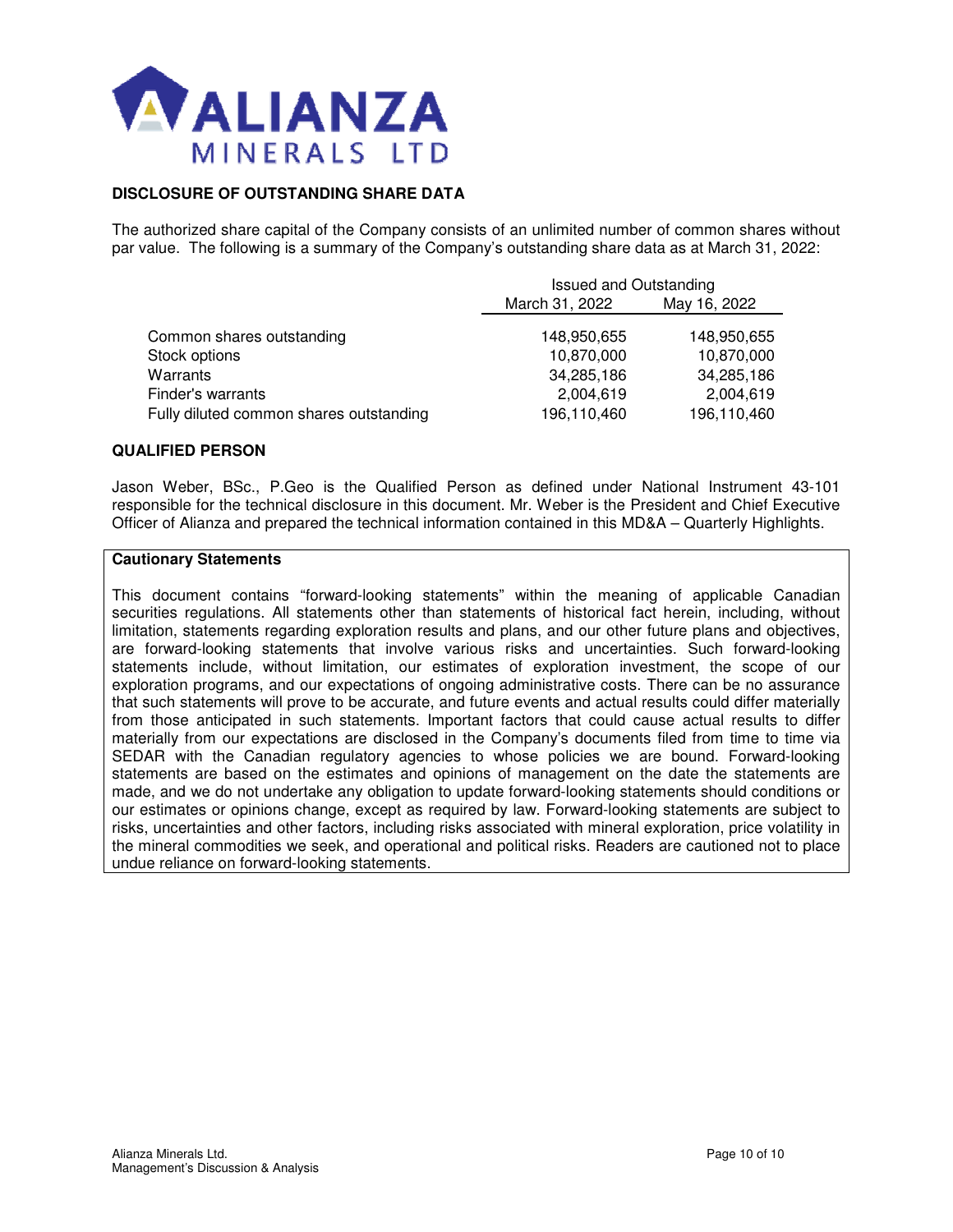

# **ALIANZA MINERALS LTD.**

Condensed Consolidated Interim Financial Statements

For the six months ended March 31, 2022 and 2021

325 Howe Street, Suite 410, Vancouver B.C. V6C 1Z7, Canada, TSXV: ANZ; Tel: 604-687-3520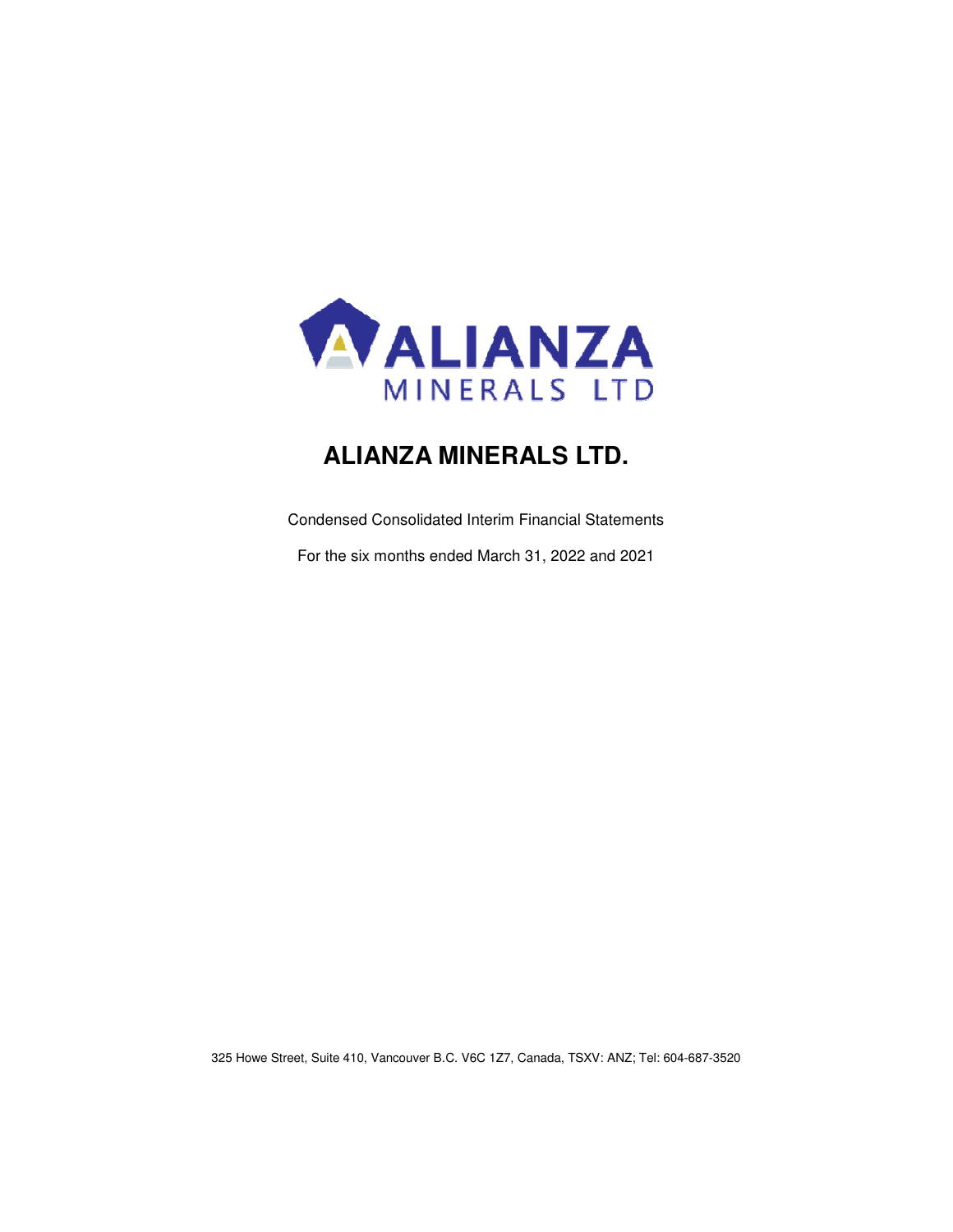## **CONTENTS**

| Notice of No Auditor Review of Interim Financial Statements | 3        |
|-------------------------------------------------------------|----------|
| Condensed Consolidated Interim Financial Statements:        |          |
| <b>Statements of Financial Position</b>                     | 4        |
| Statements of Comprehensive Loss                            | 5        |
| Statements of Changes in Shareholders' Equity               | 6        |
| <b>Statements of Cash Flows</b>                             |          |
| Notes to the Financial Statements                           | $8 - 29$ |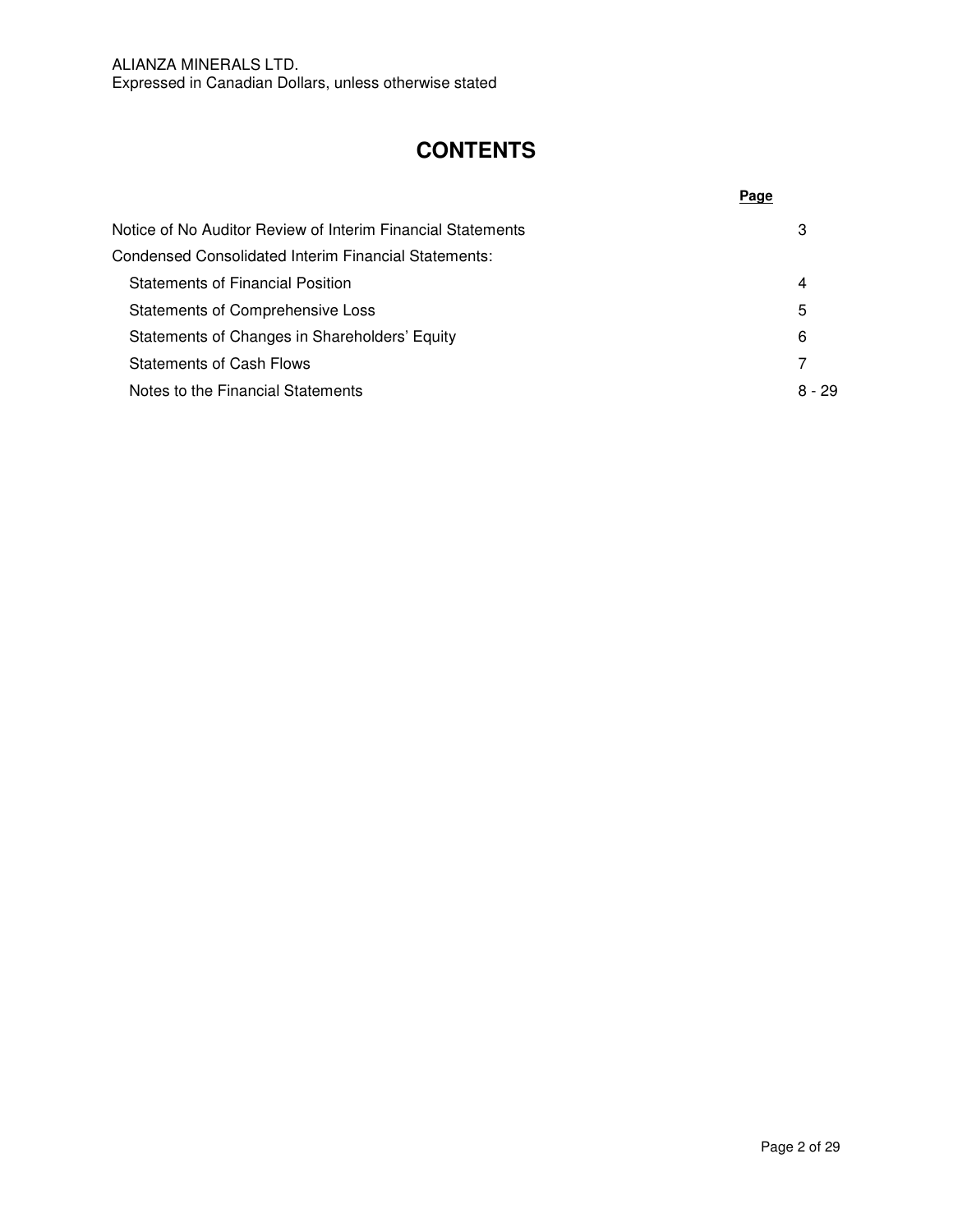# **NOTICE OF NO AUDITOR REVIEW OF INTERIM FINANCIAL STATEMENTS**

Under National Instrument 51-102, Part 4, subsection 4.3 (3) (a), if an auditor has not performed a review of the interim financial statements, they must be accompanied by a notice indicating that an auditor has not reviewed the financial statements.

The accompanying unaudited interim financial statements of the Company have been prepared by and are the responsibility of the Company's management.

The Company's independent auditor has not performed a review of these financial statements in accordance with standards established by the Chartered Professional Accountants of Canada for a review of interim financial statements by an entity's auditor.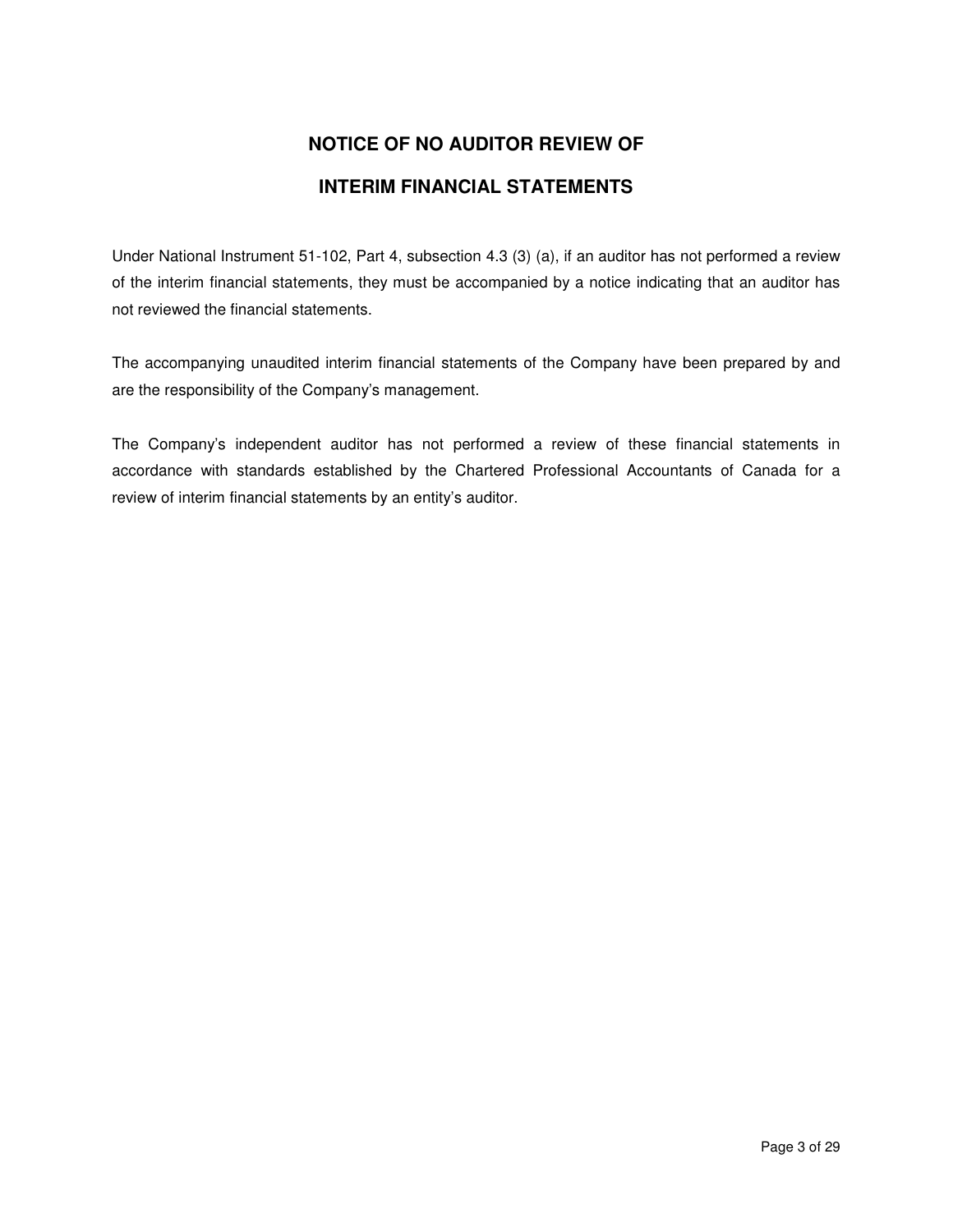## ALIANZA MINERALS LTD. CONDENSED CONSOLIDATED INTERIM STATEMENTS OF FINANCIAL POSITION (Presented in Canadian Dollars)

|                                            |                | March 31,       | September 30,   |
|--------------------------------------------|----------------|-----------------|-----------------|
|                                            | Note           | 2022            | 2021            |
|                                            |                | (Unaudited)     | (Audited)       |
| <b>Assets</b>                              |                |                 |                 |
| <b>Current assets</b>                      |                |                 |                 |
| Cash                                       |                | \$<br>44,520    | \$<br>412,676   |
| Restricted cash                            | 5(c)           | 9,411           |                 |
| Due from alliance partner                  | 5(c,d)         |                 | 126,047         |
| Marketable securities                      | 4              | 160,000         |                 |
| Receivables                                |                | 13,686          | 43,953          |
| Prepaid expenses                           |                | 46,166          | 24,784          |
|                                            |                | 273,783         | 607,460         |
| <b>Non-current assets</b>                  |                |                 |                 |
| Exploration and evaluation assets          | 5              | 7,839,991       | 7,708,379       |
| Deposits                                   | 6              | 29,916          | 27,662          |
| VAT receivables                            |                | 39,797          | 36,052          |
|                                            |                | 7,909,704       | 7,772,093       |
| <b>Total assets</b>                        |                | \$<br>8,183,487 | \$<br>8,379,553 |
| <b>Current liabilities</b>                 |                |                 |                 |
| Accounts payable and accrued liabilities   |                | \$<br>190,547   | \$<br>214,163   |
| Due to related parties                     | 9              | 287,784         | 214,731         |
| Funds held for optionee                    | 5              | 9,411           |                 |
| Flow-through share premium liability       | 7              | 15,803          | 33,050          |
|                                            |                | 503,545         | 461,944         |
| <b>Shareholders' equity</b>                |                |                 |                 |
| Share capital                              | $\overline{7}$ | 24,290,287      | 24,290,287      |
| Reserves                                   | 7,8            | 3,595,186       | 3,229,886       |
| Accumulated other comprehensive loss       |                | (58, 747)       | (44, 933)       |
| <b>Deficit</b>                             |                | (20, 146, 784)  | (19, 557, 631)  |
|                                            |                | 7,679,942       | 7,917,609       |
| Total shareholders' equity and liabilities |                | \$<br>8,183,487 | \$<br>8,379,553 |

Nature of operations and going concern (Note 1) Event after the Reporting Period (Note 15)

These consolidated financial statements are authorized for issue by the Board of Directors on May 16, 2022.

## **On behalf of the Board of Directors:**

*Director "Jason Weber" Director "Mark T. Brown"*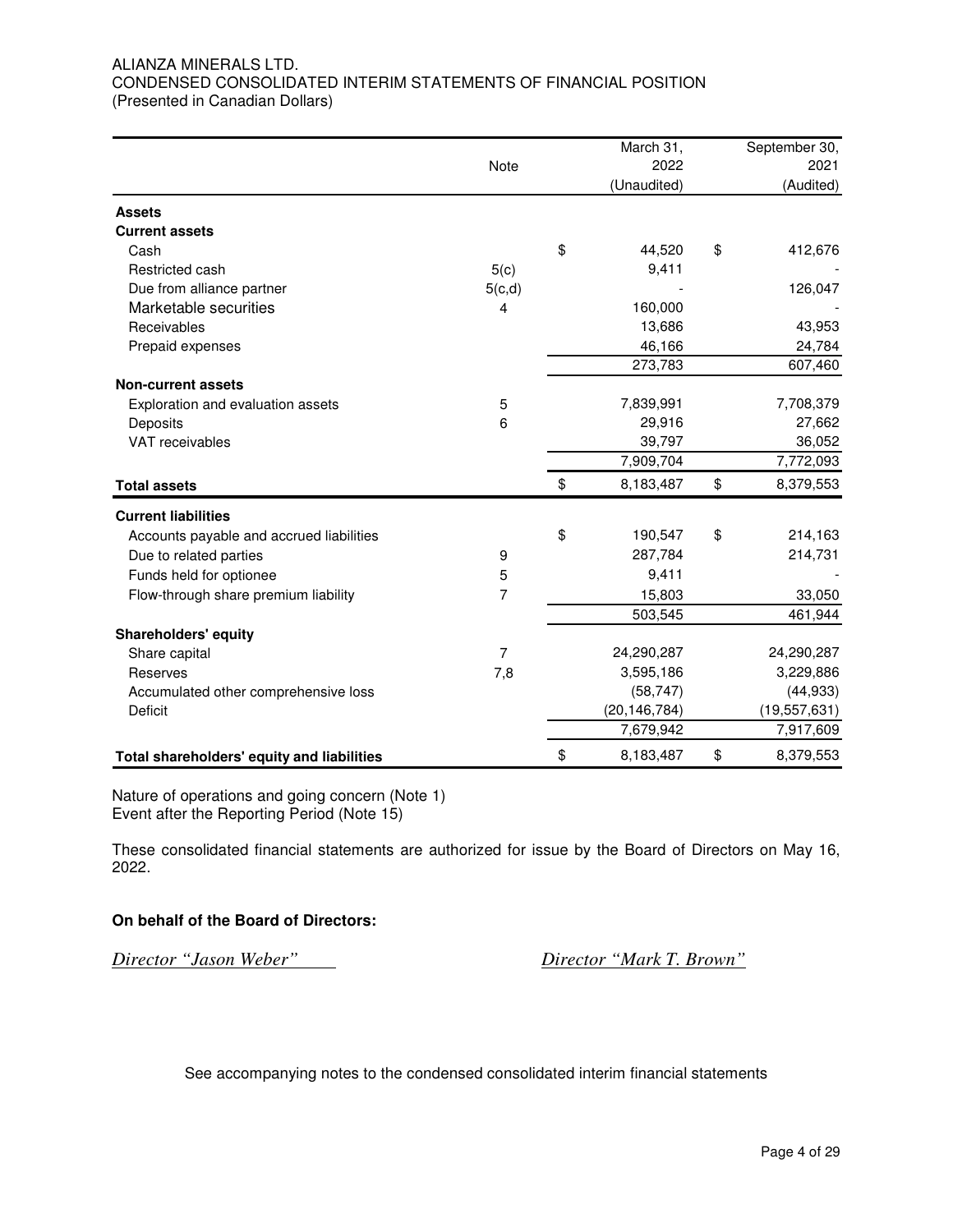## ALIANZA MINERALS LTD. CONDENSED CONSOLIDATED INTERIM STATEMENTS OF COMPREHENSIVE LOSS (Unaudited, presented in Canadian Dollars)

|                                                                             |      | Three months ended March 31 |                      | Six months ended March 31 |               |  |
|-----------------------------------------------------------------------------|------|-----------------------------|----------------------|---------------------------|---------------|--|
|                                                                             | Note | 2022                        | 2021                 | 2022                      | 2021          |  |
| <b>Expenses</b>                                                             |      |                             |                      |                           |               |  |
| Accounting and legal fees                                                   | 9    | \$<br>64.570                | \$<br>57,846         | \$<br>124,808             | \$<br>110,438 |  |
| Investor relations and shareholder information                              | 9    | 111,160                     | 151,737              | 160,247                   | 308,850       |  |
| Office facilities and administrative services                               | 9    | 4,500                       | 4,500                | 9.002                     | 9,000         |  |
| Office expenses                                                             |      | 3.438                       | 2.596                | 9,199                     | 8,619         |  |
| Property investigation expenses                                             |      | 8,839                       | 22,942               | 23,422                    | 36,043        |  |
| Share-based payments                                                        | 9    | 365,300                     |                      | 365,300                   | 202,304       |  |
| Transfer agent, listing and filing fees                                     |      | 14,090                      | 29,026               | 23,870                    | 33,586        |  |
| Travel                                                                      |      | 7.261                       | 91                   | 13,109                    | 180           |  |
| Wages, benefits and consulting fees                                         | 9    | 46,434                      | 51,921               | 92,714                    | 101,026       |  |
|                                                                             |      | (625, 592)                  | (320, 659)           | (821, 671)                | (810, 046)    |  |
| Interest income and other income                                            |      | 14                          | 364                  | 21                        | 558           |  |
| Fair value loss on marketable securities                                    | 4    | (65,000)                    |                      | (65,000)                  |               |  |
| Flow-through share premium recovery                                         |      | 3,607                       | 19,555               | 17,246                    | 160,086       |  |
| Foreign exchange gain (loss)                                                |      | 10,163                      | (4,793)              | 15,329                    | (8,621)       |  |
| Proceeds received in excess of exploration and                              |      |                             |                      |                           |               |  |
| evaluation asset costs                                                      | 5(c) | 264,922                     |                      | 264,922                   |               |  |
| Net loss for the period                                                     |      | \$<br>$(411, 886)$ \$       | $(305,533)$ \$       | $(589, 153)$ \$           | (658, 023)    |  |
| Other comprehensive loss                                                    |      |                             |                      |                           |               |  |
| Exchange difference arising on the translation of                           |      |                             |                      |                           |               |  |
| foreign subsidiary                                                          |      | (7,622)                     | (13,503)             | (13, 814)                 | (30, 155)     |  |
| Total comprehensive loss for the period                                     |      | \$<br>(419,508)             | \$<br>$(319,036)$ \$ | $(602, 967)$ \$           | (688, 178)    |  |
| Basic and diluted loss per common share                                     |      | \$<br>$(0.00)$ \$           | $(0.00)$ \$          | $(0.00)$ \$               | (0.00)        |  |
| Weighted average number of common shares<br>outstanding - basic and diluted |      | 148,752,829                 | 137,806,660          | 148,950,655               | 134,085,243   |  |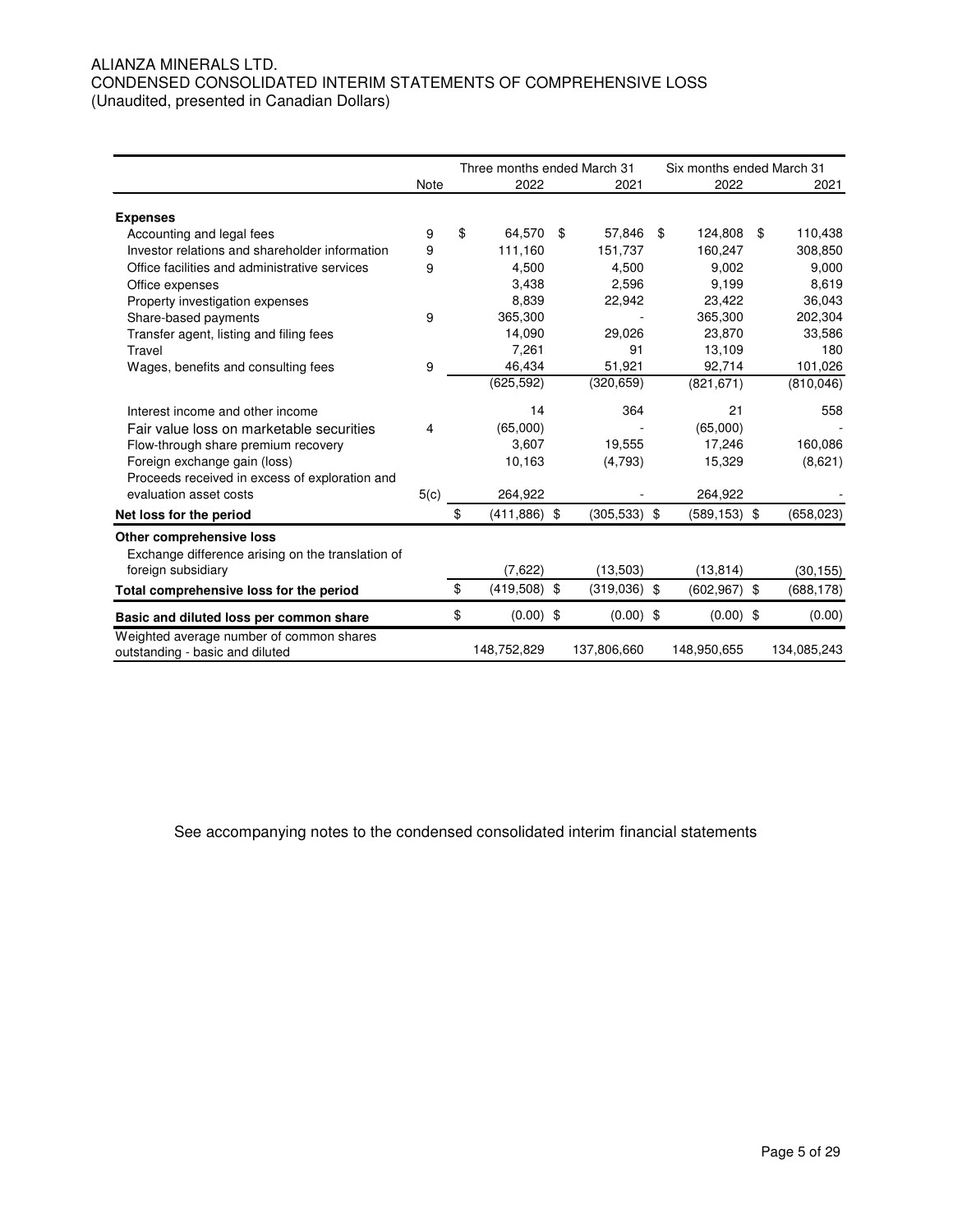## ALIANZA MINERALS LTD. CONDENSED CONSOLIDATED INTERIM STATEMENTS OF CHANGES IN SHAREHOLDERS' EQUITY (Unaudited, presented in Canadian Dollars)

|                                                  | Note          | Share Capital<br>Number of shares | Amount                   | Equity settled<br>employee<br>benefits | Reserves<br>Warrants     | Finders'<br>warrants | Accumulated<br>Other<br>Comprehensive<br>Income (Loss)<br>Foreign<br>exchange<br>reserve | Deficit        | Total equity    |
|--------------------------------------------------|---------------|-----------------------------------|--------------------------|----------------------------------------|--------------------------|----------------------|------------------------------------------------------------------------------------------|----------------|-----------------|
| Balance, September 30, 2020 (Audited)            |               | 110,242,722                       | 20,068,707               | \$1,930,488                            | 641,848<br>\$            | 303,147<br>S.        | (24, 239)<br>- \$<br>\$                                                                  | (18,618,507)   | 4,301,444<br>s. |
| Private placements                               | 7(b)(i)       | 21,551,500                        | 2,909,452                |                                        |                          |                      |                                                                                          |                | 2,909,452       |
| Share issue costs                                | 7(b)(i)       | $\overline{\phantom{a}}$          | (350, 772)               |                                        | $\overline{\phantom{a}}$ | 109,533              |                                                                                          |                | (241, 239)      |
| Exercise of finder's warrants                    | 7(b)(v)       | 56,100                            | 4,633                    |                                        | $\overline{\phantom{a}}$ | (1,828)              |                                                                                          |                | 2,805           |
| Exercise of warrants                             | 7(b)(v)       | 6,240,000                         | 624,000                  |                                        |                          |                      |                                                                                          |                | 624,000         |
| Share-based payments                             | 8(a)          |                                   | $\overline{\phantom{a}}$ | 202,304                                |                          |                      |                                                                                          |                | 202,304         |
| Net loss                                         |               |                                   |                          |                                        |                          |                      | (30, 155)                                                                                | (658, 023)     | (688, 178)      |
| Balance, March 31, 2021 (Unaudited)              |               | 138,090,322                       | 23,256,020               | 2,132,792                              | 641,848                  | 410,852              | (54, 394)                                                                                | (19, 276, 530) | 7,110,588       |
| Private placements                               | 7(b)(ii)      | 10,510,333                        | 1,156,137                |                                        |                          |                      |                                                                                          |                | 1,156,137       |
| Share issue costs                                | 7(b)(ii)      | $\overline{\phantom{a}}$          | (151, 370)               |                                        | $\overline{\phantom{a}}$ | 44,394               |                                                                                          |                | (106,976)       |
| Acquisition of exploration and evaluation assets | 7(b)(iii)(iv) | 350,000                           | 29,500                   |                                        |                          |                      |                                                                                          |                | 29,500          |
| Net loss                                         |               |                                   |                          |                                        |                          |                      | 9,461                                                                                    | (281, 101)     | (271, 640)      |
| Balance, September 30, 2021 (Audited)            |               | 148,950,655                       | 24,290,287               | 2,132,792                              | 641,848                  | 455,246              | (44,933)                                                                                 | (19, 557, 631) | 7,917,609       |
| Share-based payments                             | 8(a)          |                                   |                          | 365,300                                |                          |                      |                                                                                          |                | 365,300         |
| Net loss                                         |               |                                   |                          |                                        |                          |                      | (13, 814)                                                                                | (589, 153)     | (602, 967)      |
| Balance, March 31, 2022 (Unaudited)              |               | 148,950,655                       | 24,290,287<br>\$         | \$2,498,092                            | 641,848<br>S             | 455,246<br>S.        | (58, 747)<br>- \$<br>- 56                                                                | (20, 146, 784) | \$7,679,942     |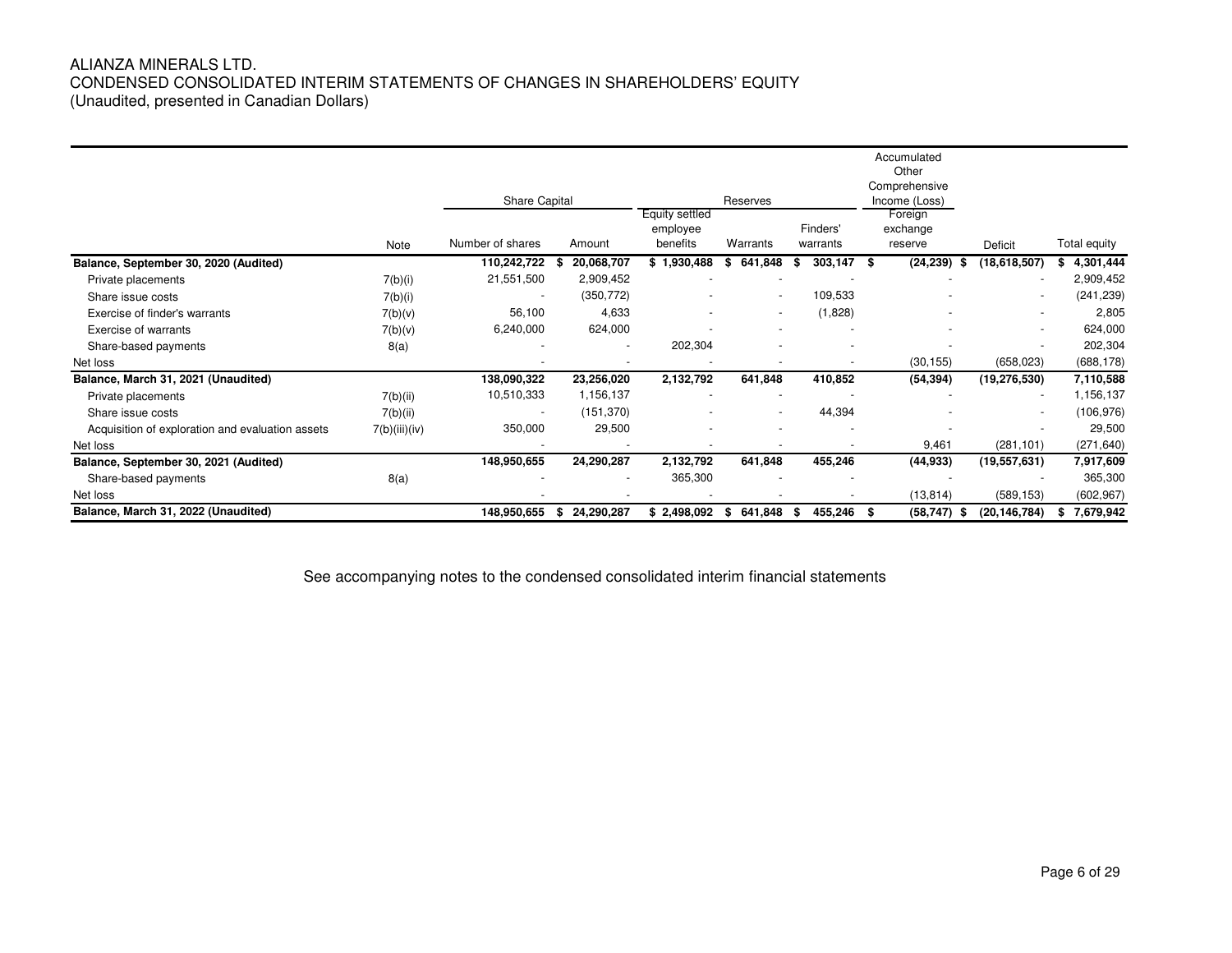## ALIANZA MINERALS LTD. CONDENSED CONSOLIDATED INTERIM STATEMENTS OF CASH FLOWS FOR THE SIX MONTHS ENDED MARCH 31 (Unaudited, presented in Canadian Dollars)

|                                                                 | Six months ended March 31 |    |               |
|-----------------------------------------------------------------|---------------------------|----|---------------|
|                                                                 | 2022                      |    | 2021          |
| Cash flows from (used in) operating activities                  |                           |    |               |
| Net loss for the period                                         | \$<br>$(589, 153)$ \$     |    | (658, 023)    |
| Items not affecting cash:                                       |                           |    |               |
| Fair value loss on marketable securities                        | 65,000                    |    |               |
| Flow-through share premium recovery                             | (17, 246)                 |    | (160, 086)    |
| Proceeds received in excess of exploration and evaluation asset |                           |    |               |
| costs                                                           | (264, 922)                |    |               |
| Share-based payments                                            | 365,300                   |    | 202,304       |
| Changes in non-cash working capital items:                      |                           |    |               |
| Receivables                                                     | 30,464                    |    | (5, 165)      |
| Due from alliance partner                                       | 126,047                   |    |               |
| <b>VAT Receivables</b>                                          | (387)                     |    | (749)         |
| Prepaid expenses                                                | (21, 382)                 |    | (14, 897)     |
| Accounts payable and accrued liabilities                        | 92,130                    |    | (66, 669)     |
| Due to related parties                                          | 68,507                    |    | (20, 406)     |
| Funds held for optionee                                         | 9,411                     |    | (83,070)      |
| Net cash (used in) operating activities                         | (136, 231)                |    | (806, 761)    |
| Cash flows from (used in) investing activities                  |                           |    |               |
| Deposits                                                        | (2,526)                   |    | (12, 845)     |
| Exploration and evaluation assets                               | (202, 865)                |    | (1,403,342)   |
| Net cash (used in) investing activities                         | (205, 391)                |    | (1, 416, 187) |
| Cash flows from financing activities                            |                           |    |               |
| Proceeds from issuance of common shares                         |                           |    | 3,187,075     |
| Proceeds from exercise of warrants                              |                           |    | 624,000       |
| Proceeds from exercise of finder's warrants                     |                           |    | 2,805         |
| Share issue costs                                               |                           |    | (243, 560)    |
| Net cash provided by financing activities                       | $\overline{a}$            |    | 3,570,320     |
| Effect of exchange rate changes on cash                         | (17, 123)                 |    | (2,043)       |
| Change in cash for the period                                   | (358, 745)                |    | 1,345,329     |
| Cash, beginning of the period                                   | 412,676                   |    | 362,063       |
| Cash, end of the period                                         | \$<br>53,931              | \$ | 1,707,392     |
| Cash comprised of:                                              |                           |    |               |
| Cash                                                            | \$<br>44,520              | \$ | 1,707,392     |
| <b>Restricted Cash</b>                                          | 9,411                     |    |               |
|                                                                 | \$<br>53,931              | \$ | 1,707,392     |

Supplemental disclosure with respect to cash flows (Note 10)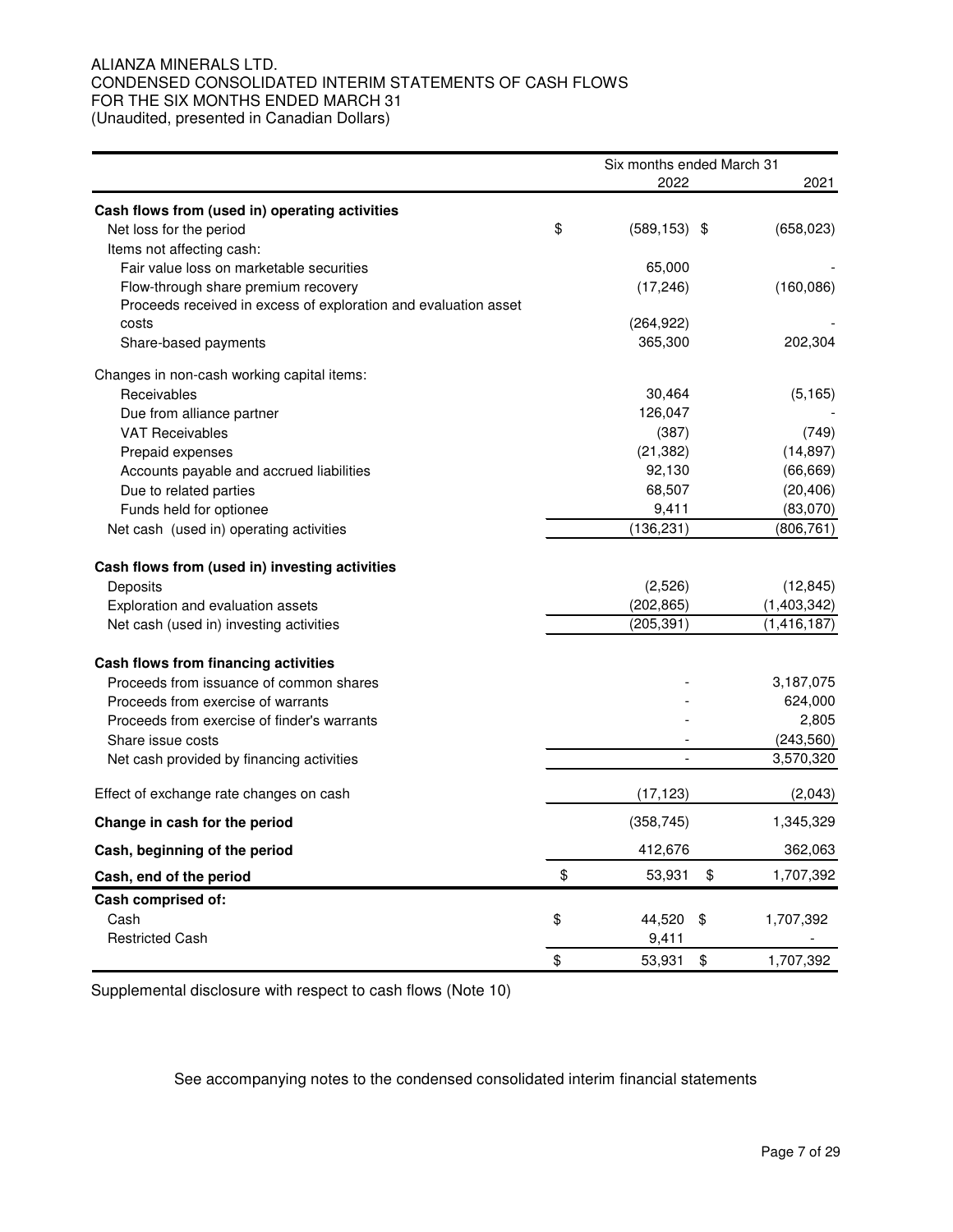## **1. NATURE OF OPERATIONS AND GOING CONCERN**

Alianza Minerals Ltd. (the "Company" or "Alianza") was incorporated in Alberta on October 21, 2005 under the Business Corporations Act of Alberta and its registered office is Suite 410, 325 Howe Street, Vancouver, BC, Canada, V6C 1Z7. On April 25, 2008 the Company filed for a certificate of continuance and is continuing as a BC Company under the Business Corporations Act (British Columbia).

The Company is an exploration stage company and is engaged principally in the acquisition and exploration of mineral properties. The recovery of the Company's investment in its exploration and evaluation assets is dependent upon the future discovery, development and sale of minerals, upon the ability to raise sufficient capital to finance these activities, and/or upon the sale of these properties.

These condensed consolidated interim financial statements have been prepared in accordance with International Financial Reporting Standards ("IFRS") applicable to a going concern, which assumes that the Company will be able to realize its assets and discharge its liabilities in the normal course of business for the foreseeable future. The ability of the Company to continue as a going concern is dependent on obtaining additional financing through the issuance of common shares or obtaining joint venture or property sale agreements for one or more properties.

There can be no assurance that the Company will be able to continue to raise funds in which case the Company may be unable to meet its obligations. Should the Company be unable to realize on its assets and discharge its liabilities in the normal course of business, the net realizable value of its assets may be materially less than the amounts recorded on the condensed consolidated interim statement of financial position. The condensed consolidated interim financial statements do not include adjustments to amounts and classifications of assets and liabilities that might be necessary should the Company be unable to continue operations.

Adverse financial market conditions and volatility increase the uncertainty of the Company's ability to continue as a going concern given the need to both manage expenditures and to raise additional funds. The Company is experiencing, and has experienced, negative operating cash flows. The Company will continue to search for new or alternate sources of financing but anticipates that the current market conditions may impact the ability to source such funds. Accordingly, these material uncertainties may cast significant doubt upon the Company's ability to continue as a going concern.

As at March 31, 2022, the Company had working capital deficiency of \$229,762 (September 30, 2021: working capital of \$145,516) and shareholders' equity of \$7,679,942 (September 30, 2021: \$7,917,609).

## **2. BASIS OF PREPARATION**

## **Statement of Compliance**

These condensed consolidated interim financial statements, including comparatives, have been prepared in accordance with International Accounting Standard 34 "Interim Financial Reporting" ("IAS 34") using accounting policies consistent with IFRS issued by the International Accounting Standards Board ("IASB") and interpretations of the International Financial Reporting Interpretations Committee ("IFRIC").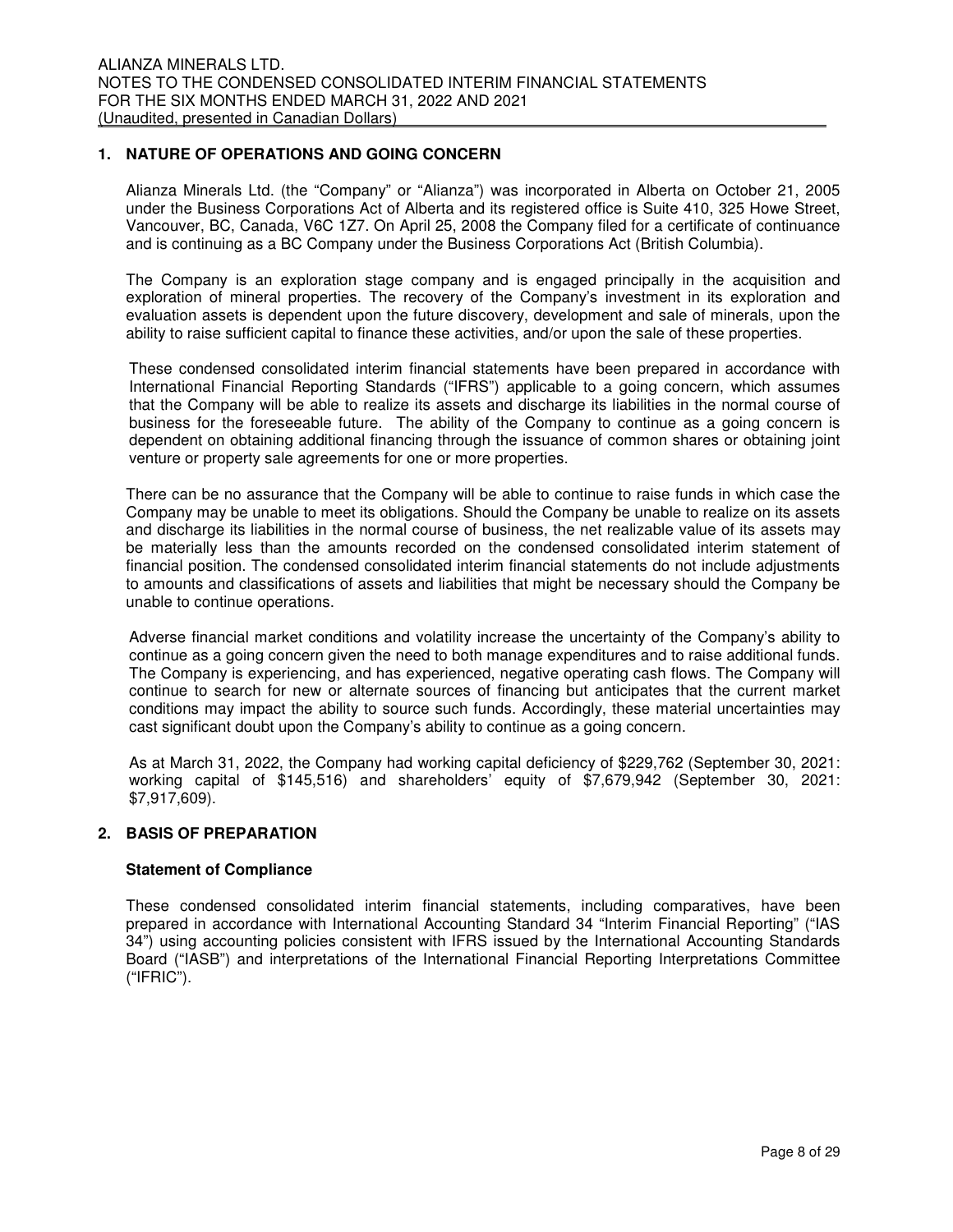## **2. BASIS OF PREPARATION** - continued

#### **Basis of preparation**

These condensed consolidated interim financial statements have been prepared on a historical cost basis except for marketable securities classified as available-for-sale, which are stated at fair value through other comprehensive income (loss). In addition, these condensed consolidated interim financial statements have been prepared using the accrual basis of accounting, except for cash flow information.

The preparation of these condensed consolidated interim financial statements in conformity with IAS 34 requires management to make judgements, estimates and assumptions that affect the application of policies and reported amounts of assets and liabilities, income and expenses. Actual results may differ from these estimates. These condensed consolidated interim financial statements do not include all of the information required for full annual financial statements.

These condensed consolidated interim financial statements, including comparatives, have been prepared on the basis of IFRS standards that are published at the time of preparation.

#### **New accounting standards and interpretations**

Certain new accounting standards and interpretations have been published that are not mandatory for the March 31, 2022 reporting period. The Company has not early adopted the following new and revised standards, amendments and interpretations that have been issued but are not yet effective:

• Presentation of financial statements

An amendment to IAS 1 was issued in January 2020 and applies to annual reporting periods beginning on or after January 1, 2023. The amendment clarifies the criterion for classifying a liability as non-current relating to the right to defer settlement of a liability for at least 12 months after the reporting period.

The Company anticipates that the application of the above new and revised standards, amendments and interpretations will have no material impact on its results and financial position.

#### **3. SIGNIFICANT ACCOUNTING POLICIES**

These unaudited condensed consolidated interim financial statements have been prepared in accordance with IFRS as issued by the IASB on a basis consistent with those followed in the Company's most recent annual financial statements for the year ended September 30, 2021.

These unaudited condensed consolidated interim financial statements do not include all note disclosures required by IFRS for annual financial statements, and therefore should be read in conjunction with the annual financial statements for the year ended September 30, 2021. In the opinion of management, all adjustments considered necessary for fair presentation of the Company's financial position, results of operations and cash flows have been included. Operating results for the six-month period ended March 31, 2022 are not necessarily indicative of the results that may be expected for the current fiscal year ending September 30, 2022.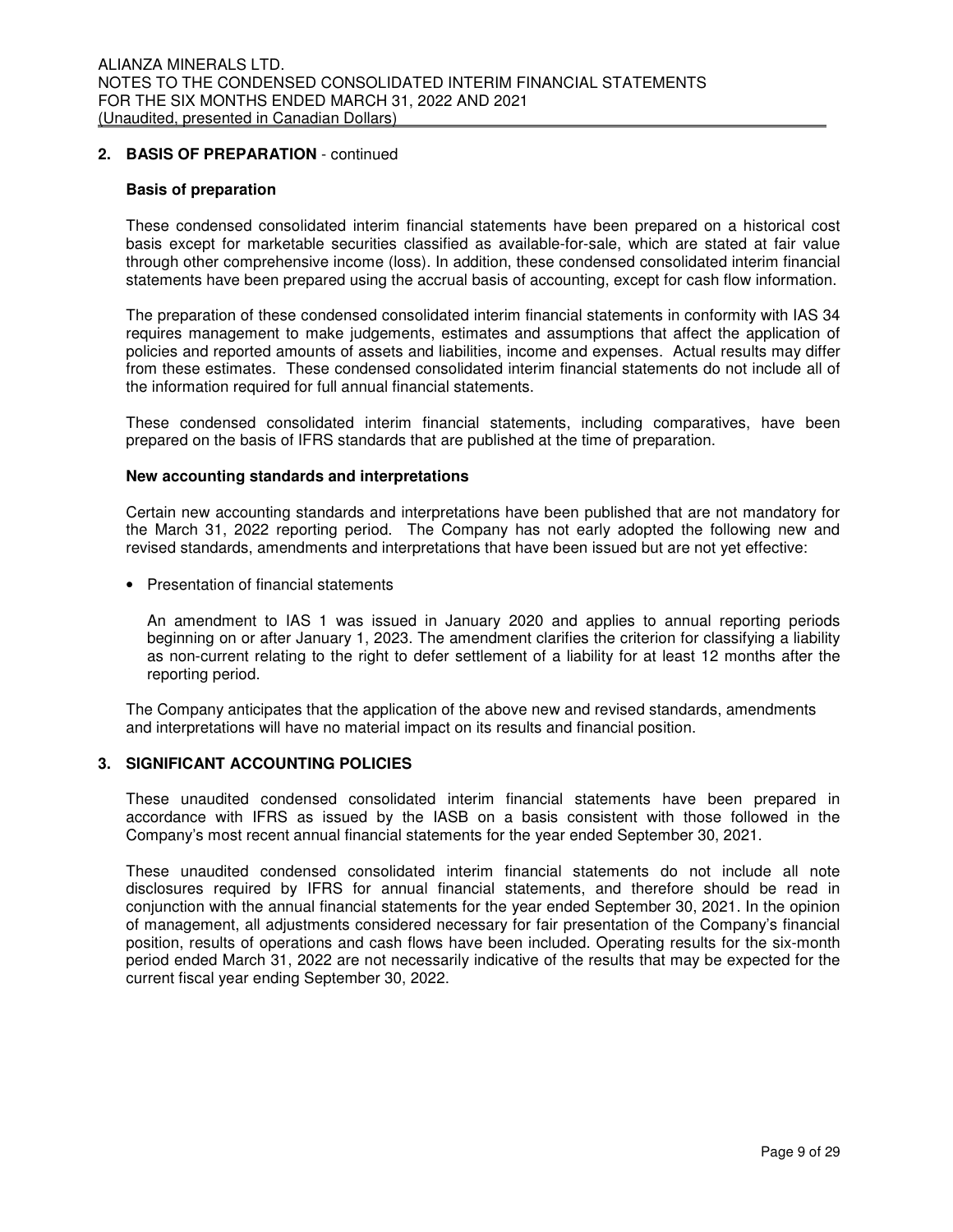## **4. Marketable Securities**

On February 3, 2022, the Company received 1,000,000 shares of Allied Copper Corp. pursuant to an option agreement entered into in 2021 for the Klondike property (Note 5(c)). The shares are measured and presented at fair value using the observable market share price as at the date of the statements of financial position. The gain or loss as a result of the re-measurement is recorded through profit and loss ("FVTPL").

|                                                    | Number of     |    |                |                           |
|----------------------------------------------------|---------------|----|----------------|---------------------------|
| March 31, 2022                                     | <b>Shares</b> |    | Cost           | <b>Fair Value</b>         |
| Allied Copper Corp.                                | 1,000,000     | \$ | 225,000        | 160,000<br>\$.            |
|                                                    |               |    |                |                           |
|                                                    |               |    | March 31, 2022 | <b>September 30, 2021</b> |
| Net changes in fair value on marketable securities |               |    |                |                           |
| through profit and loss:                           |               |    |                |                           |
| Value at February 3, 2022                          |               | \$ | 225,000        | \$                        |
| Change in unrealized (loss)                        |               |    | (65,000)       |                           |
| Value at March 31, 2022                            |               | ጥ  | 160.000        | \$                        |

## **5. EXPLORATION AND EVALUATION ASSETS**

The Company typically obtains its mineral exploration rights by way of direct acquisition from government regulatory authorities, outright purchases from third parties, or by entering into option agreements to acquire such rights subject to future consideration, often inclusive of requirements to complete exploration work on such properties. Such costs, when subsequently incurred by the Company, are also capitalized as non-current assets and included within the Exploration and Evaluation category. The Company will, and has, also subsequently entered into arrangements with other parties to vend certain of these interests utilizing similar mechanisms, based on management's assessment of what is advantageous to the Company.

Although the Company has taken steps to verify title to its unproven mineral right interests, these procedures do not guarantee the Company's title. Such properties may be subject to prior agreements or transfers and title may be affected by undetected defects.

The Company has mineral property interests in USA (the "USA Properties"), in British Columbia and Yukon Territory of Canada (the "Canada Properties") and in Peru (the "Peru Properties"). Following are summary tables of exploration and evaluation assets and brief summary descriptions of each of the exploration and evaluation assets: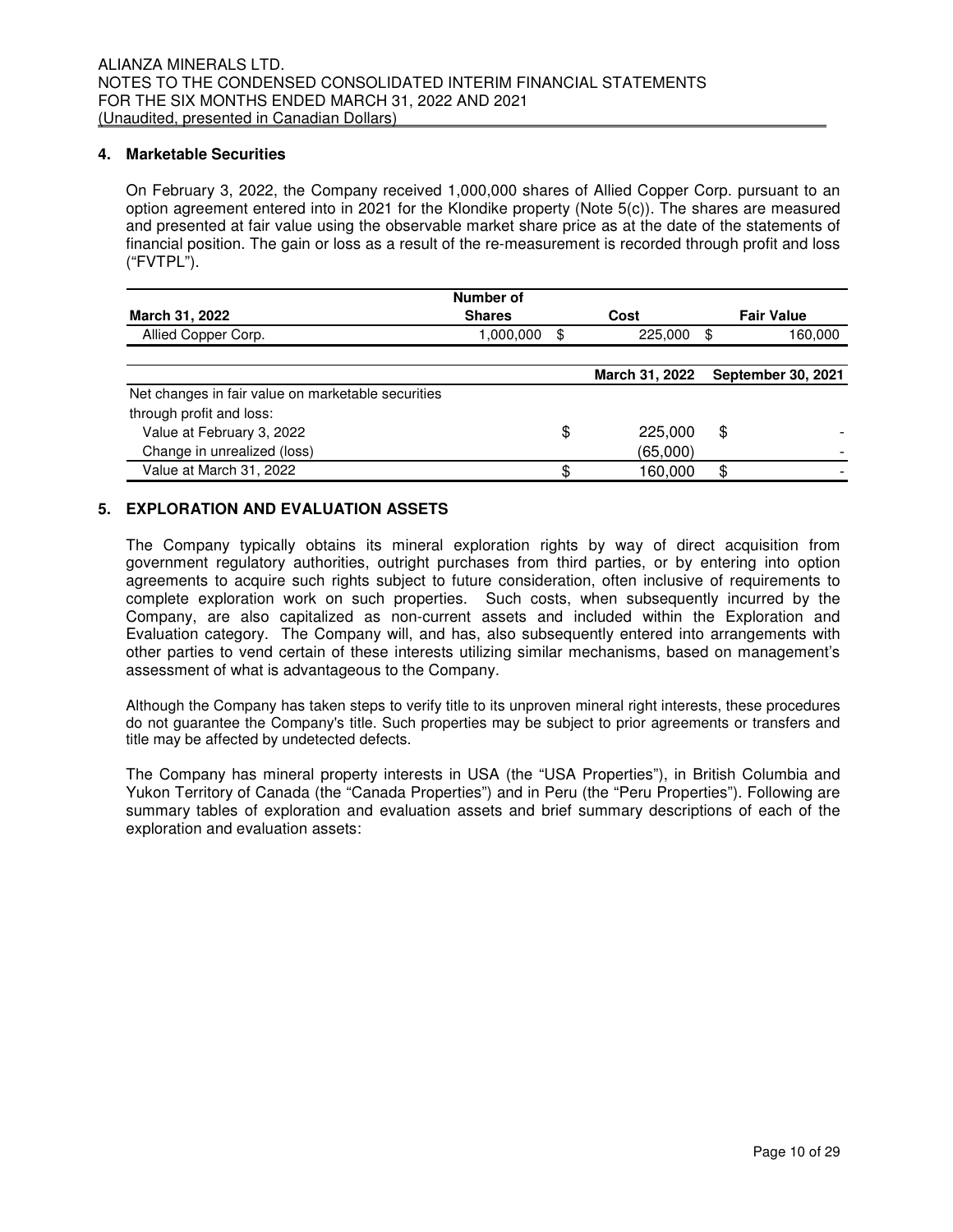**Exploration and Evaluation Assets for the period ended March 31, 2022**

| Twin<br>Klondike<br>Stateline<br>Others<br>Horsethief<br>Canyon<br>Others<br>Haldane<br><b>KRL</b><br>Yanac<br>150,553<br>\$<br>544,274<br>49,263<br>\$428,519<br>\$4,648,181<br>330,269<br>\$1,109,218<br>\$430,236<br>\$<br>17,866<br>\$<br>\$<br>Balance at September 30, 2021<br>\$<br>- \$<br>Additions during the period<br>Acquisition costs:<br>739<br>63<br>Claim staking<br>24,992<br>Property acquisition<br>25,731<br>63<br>$\mathcal{L}_{\mathcal{A}}$<br>$\sim$<br>$\omega$<br>$\sim$<br>$\omega$<br>÷.<br>$\sim$<br>Exploration expenditures:<br>1,066<br>Aircraft charter | <b>Total</b><br>7,708,379<br>802<br>24,992<br>25,794<br>1,066<br>24,882 |
|-------------------------------------------------------------------------------------------------------------------------------------------------------------------------------------------------------------------------------------------------------------------------------------------------------------------------------------------------------------------------------------------------------------------------------------------------------------------------------------------------------------------------------------------------------------------------------------------|-------------------------------------------------------------------------|
|                                                                                                                                                                                                                                                                                                                                                                                                                                                                                                                                                                                           |                                                                         |
|                                                                                                                                                                                                                                                                                                                                                                                                                                                                                                                                                                                           |                                                                         |
|                                                                                                                                                                                                                                                                                                                                                                                                                                                                                                                                                                                           |                                                                         |
|                                                                                                                                                                                                                                                                                                                                                                                                                                                                                                                                                                                           |                                                                         |
|                                                                                                                                                                                                                                                                                                                                                                                                                                                                                                                                                                                           |                                                                         |
|                                                                                                                                                                                                                                                                                                                                                                                                                                                                                                                                                                                           |                                                                         |
|                                                                                                                                                                                                                                                                                                                                                                                                                                                                                                                                                                                           |                                                                         |
|                                                                                                                                                                                                                                                                                                                                                                                                                                                                                                                                                                                           |                                                                         |
|                                                                                                                                                                                                                                                                                                                                                                                                                                                                                                                                                                                           |                                                                         |
| 588<br>22,525<br>1,118<br>651<br>Camp, travel and meals                                                                                                                                                                                                                                                                                                                                                                                                                                                                                                                                   |                                                                         |
| 50,952<br>Drilling                                                                                                                                                                                                                                                                                                                                                                                                                                                                                                                                                                        | 50,952                                                                  |
| 10,287<br>Field equipment rental                                                                                                                                                                                                                                                                                                                                                                                                                                                                                                                                                          | 10,287                                                                  |
| 95<br>320<br>32<br>Field supplies and maps                                                                                                                                                                                                                                                                                                                                                                                                                                                                                                                                                | 447                                                                     |
| 371<br>1,190<br>Geochemical                                                                                                                                                                                                                                                                                                                                                                                                                                                                                                                                                               | 1,561                                                                   |
| 6,720<br>30,187<br>4,753<br>70,428<br>2,715<br>17,194<br>Geological consulting                                                                                                                                                                                                                                                                                                                                                                                                                                                                                                            | 131,997                                                                 |
| 312<br>108<br>Legal and accounting<br>÷.<br>$\sim$                                                                                                                                                                                                                                                                                                                                                                                                                                                                                                                                        | 420                                                                     |
| 348<br>5,315<br>113<br>60<br>Licence and permits                                                                                                                                                                                                                                                                                                                                                                                                                                                                                                                                          | 5,836                                                                   |
| 4,374<br>1,250<br>Management fees                                                                                                                                                                                                                                                                                                                                                                                                                                                                                                                                                         | 5,624                                                                   |
| 14,557<br>469<br>13,822<br>Permitting<br>40,830                                                                                                                                                                                                                                                                                                                                                                                                                                                                                                                                           | 69,678                                                                  |
| Reporting, drafting, sampling and                                                                                                                                                                                                                                                                                                                                                                                                                                                                                                                                                         |                                                                         |
| 250<br>187<br>23,844<br>analysis                                                                                                                                                                                                                                                                                                                                                                                                                                                                                                                                                          | 24,281                                                                  |
| 359<br>Trenching<br>359                                                                                                                                                                                                                                                                                                                                                                                                                                                                                                                                                                   | 718                                                                     |
| 23,146<br>83,700<br>20,131<br>4,813<br>193,244<br>2,715<br>$\mathbf{r}$<br>$\sim$<br>$\overline{a}$                                                                                                                                                                                                                                                                                                                                                                                                                                                                                       | 327,749                                                                 |
| Less:                                                                                                                                                                                                                                                                                                                                                                                                                                                                                                                                                                                     |                                                                         |
| (325,000)<br>(20,000)<br>Option payment received                                                                                                                                                                                                                                                                                                                                                                                                                                                                                                                                          | (345,000)                                                               |
| Proceeds received in excess of                                                                                                                                                                                                                                                                                                                                                                                                                                                                                                                                                            |                                                                         |
| exploration and evaluation asset costs -                                                                                                                                                                                                                                                                                                                                                                                                                                                                                                                                                  |                                                                         |
| recognized as income<br>264,922                                                                                                                                                                                                                                                                                                                                                                                                                                                                                                                                                           | 264,922                                                                 |
| (74, 118)<br>(30, 162)<br>(40,000)<br>Recovered exploration expenditures<br>$\sim$                                                                                                                                                                                                                                                                                                                                                                                                                                                                                                        | (144, 280)                                                              |
| <b>Net additions</b><br>23,146<br>(50, 433)<br>(4,300)<br>4,813<br>193,244<br>2,715<br>(40,000)<br>$\overline{\phantom{a}}$                                                                                                                                                                                                                                                                                                                                                                                                                                                               | 129,185                                                                 |
| 1,132<br>(10, 466)<br>1,170<br>67<br>(320)<br>10,844<br>Foreign currency translation                                                                                                                                                                                                                                                                                                                                                                                                                                                                                                      | 2,427                                                                   |
| 151,685<br>556,954<br>\$<br>13,633 \$ 433,012<br>$$4,841,425$ \$<br>332,984<br>\$441,080<br>Balance at March 31, 2022<br>\$<br>- \$<br>\$1,069,218<br>\$                                                                                                                                                                                                                                                                                                                                                                                                                                  | 7,839,991<br>\$                                                         |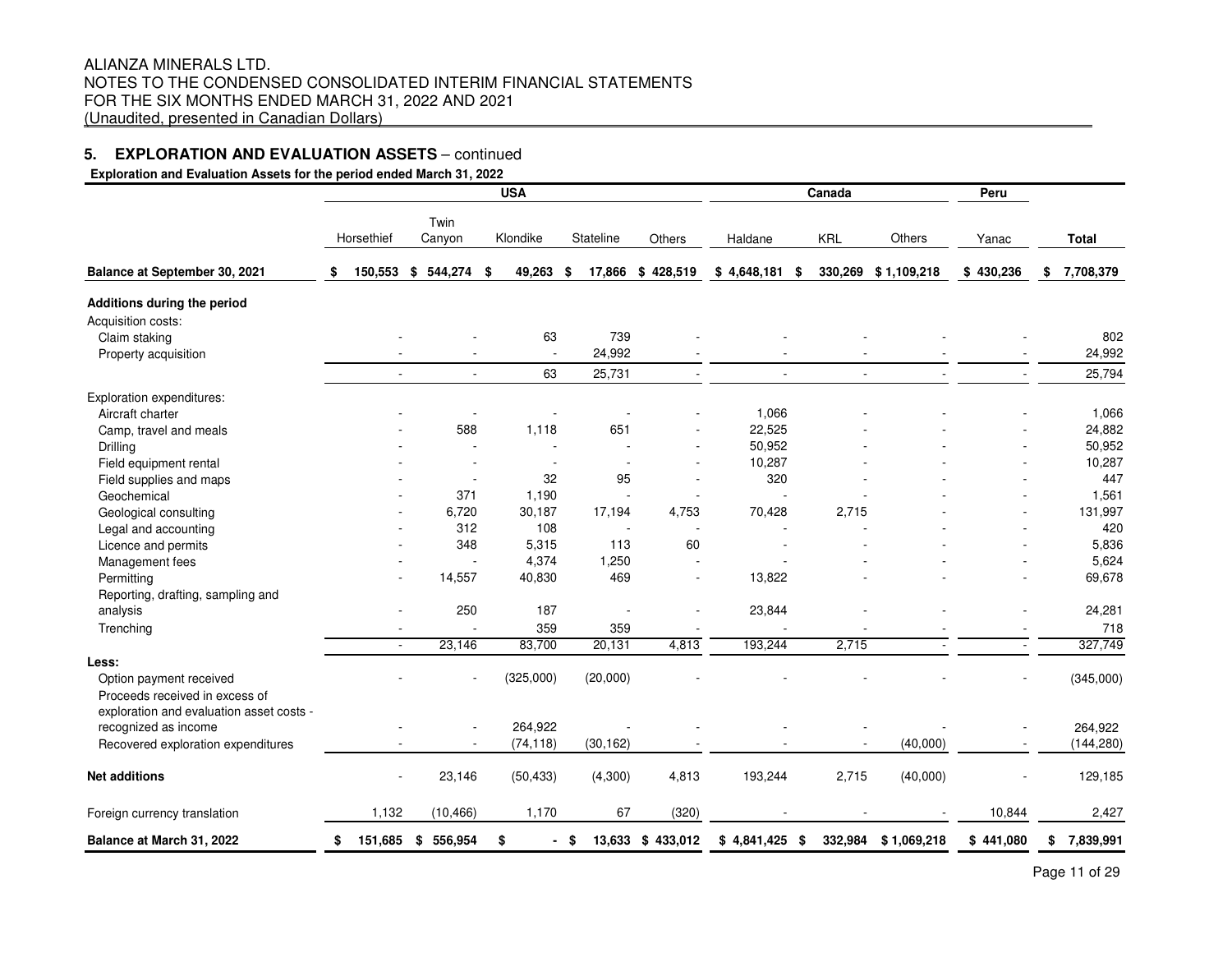**Exploration and Evaluation Assets for the year ended September 30, 2021Peru**HorsethiefTwin Canyon Bellview BP**Strategic**  Alliance Programm Others Haldane KRL Tim m Others Yanac **Total Balance at September 30, 2020 \$ 178,638 \$ 351,336 \$ 97,786 \$ 260,569 \$ - \$ 23,546 \$ 1,627,078 \$ 257,487 \$ (9,949) \$ 1,114,250 \$ 424,821 \$ 4,325,562 Additions during the year**Acquisition costs:Claim staking - - - 25,482 7,948 - - - - 33,430 Property acquisition - 19,112 - 20,041 - 41,500 63,000 - - 143,653 177.083 - 19,112 - - 45,523 7,948 41,500 63,000 - - - 177,083 Exploration expenditures:Aircraft charter - - - - - - - - - - - - - - - - - 33,058 - - - - - - - - - - - - - - 33,058 510,668 Camp, travel and meals **2,107** 8,983 - 1,003 4,283 322 493,970 - - - - - 51,547,793 1,547,793 Drilling - - - - - - 1,547,793 - - - - 1,547,793 Field equipment rental - 641 - - - - 100,150 - - - 100,791 33,534 Field supplies and maps and maps and the state of the state of the 1,057 and the state of the state of the state of the state of the state of the state of the state of the state of the state of the state of the state of th 70.287 Geochemical 38,348 13,962 - - - - 17,977 - - - - 70,287 975.980 Geological consulting 12,959 127,600 725 3,719 67,175 8,902 727,772 7,282 1,347 18,499 975,980 3,447 Geophysics 3,447 - - - - - - - - - - 3,447 65 Legal and accounting - - - - 14 8 43 - - - - 65 108.569 Licence and permits (18,243) 12,577 7,683 32,039 50,908 3,310 8,640 2,500 - 3,570 5,585 108,569 26.642 Permitting - 11,501 - - 13,708 1,433 - - - - - 26,642 23,393 Reclamation 23,393 - - - - - - - - - - 23,393 Reporting, drafting, sampling and analysis - 11,727 - - - - - - 11,727 - - - - 18,242 - - - - - - - - - - - 29,969 Trenching - 1,529 - - 892 - - - - - - 2,421 62,011 189,577 8,408 36,761 137,499 13,975 2,979,603 9,782 - 4,917 24,084 3,466,617 **Less:**Recovered exploration expenditures (92,087) - - - (115,893) (13,274) - - - - - - - - - - (221,254)  $(8, 469)$ Write-down of properties and the set of the set of the set of the set of the set of the set of the set of the set of the set of the set of the set of the set of the set of the set of the set of the set of the set of the se **Net additions / (subtractions)** (30,076) 208,689 8,408 36,761 67,129 180 3,021,103 72,782 - 4,917 24,084 3,413,977 Foreign currency translation 1,991 (15,751) 178 1,157 - (66) - - - - (18,669) (31,160)**Balance at September 30, 2021 \$ 150,553 \$ 544,274 \$ 106,372 \$ 298,487 \$ 67,129 \$ 23,660 \$ 4,648,181 \$ 330,269 \$ (9,949) \$ 1,119,167 \$ 430,236 \$ 7,708,379 USAA** Canada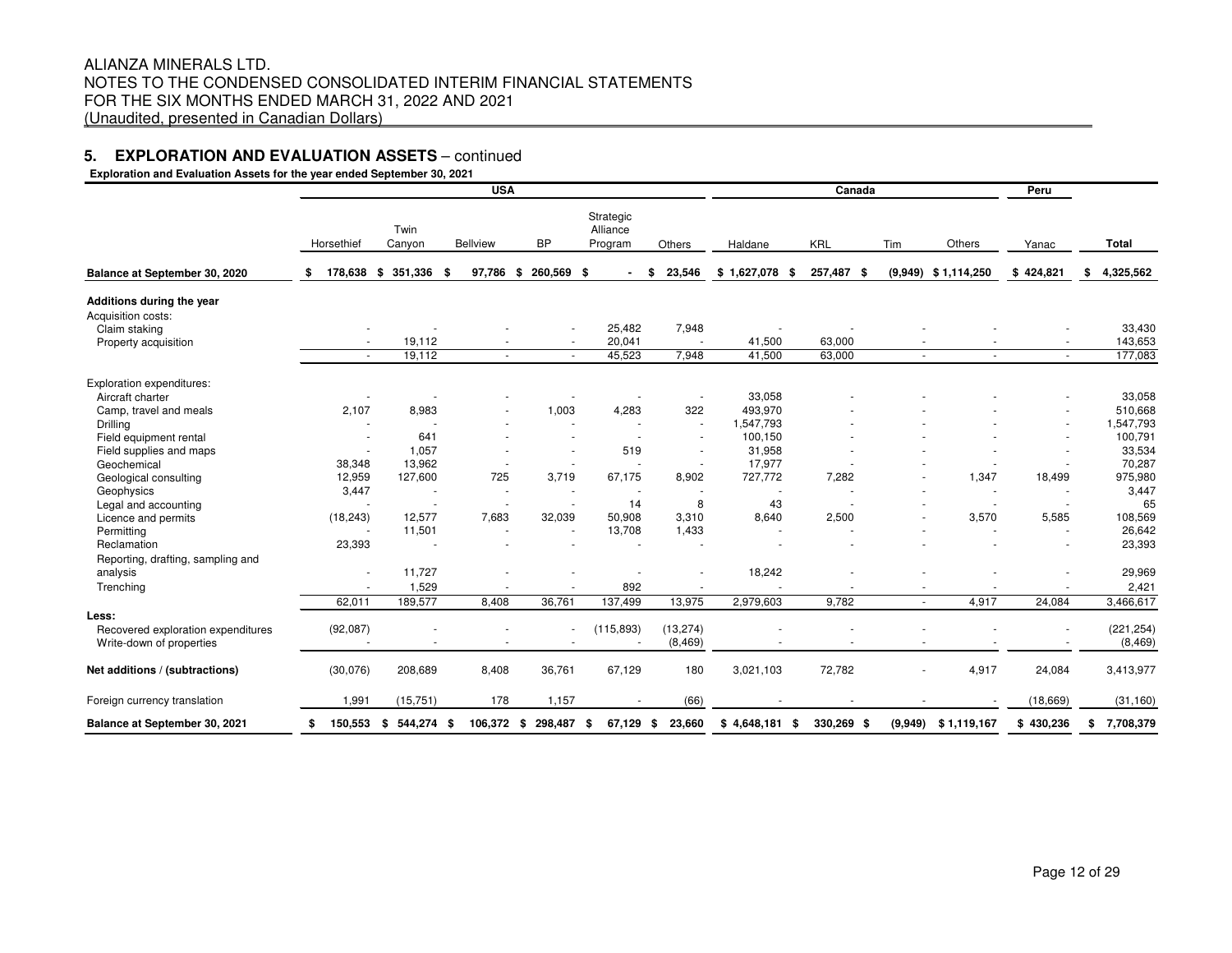## **USA**

## a) Horsethief (Nevada)

On January 27, 2015, the Company signed a binding agreement to acquire eight gold properties in Nevada, USA from Sandstorm Gold Ltd. ("Sandstorm") by issuing 150,000 shares to Sandstorm and granting a net smelter returns royalty ranging from 0.5% to 1.0%. The Company also granted Sandstorm a right of first refusal on any future metal streaming agreements on these properties. In 2015 and 2016, the Company dropped four of the gold properties. The properties retained are:

- Horsethief
- Bellview (discussed below under "Others Bellview (Nevada)" section)
- East Walker (discussed below under "Others East Walker (Nevada)" section)
- Ashby (discussed below under "Others Ashby (Nevada)" section)

The Horsethief property is located in Lincoln County Nevada, northeast of Pioche. A 2% NSR is payable to a previous owner of the property from production on certain claims on the property while a 1% NSR is payable to Sandstorm on all the claims on the property.

In 2017, the Company acquired new ground by staking an additional 33 BLM Iode mining claims at the Horsethief property.

On March 1, 2019, the Company entered into an option agreement with Hochschild Mining (US) Inc. ("Hochschild") whereby Hochschild could earn up to a 70% undivided interest in the Horsethief property. During the option period, Hochschild had forwarded a total of \$1,601,766 (US\$1,200,814) for the Horsethief property. On November 20, 2020, Hochschild terminated the earn-in on the Horsethief project. Thus, the Company retains 100% interest in the Horsethief project.

## b) Twin Canyon (Colorado)

On June 17, 2020, the Company acquired a lease of the Twin Canyon gold property in southwest Colorado under the following terms:

- Make cash payments of US\$26,000 (\$34,681) to Myron Goldstein and US\$32,000 (\$42,685) to Jon Thorson (paid) and issue 250,000 shares to Myron Goldstein and 250,000 shares to Jon Thorson (shares issued);
- 500,000 shares on the date that is five business days following the date that the Company, directly or indirectly, stakes any mineral claims adjacent to the property (shares issued);
- 500,000 shares on the date that is five business days following the date that the Company enters into a joint venture, option or similar agreement with a third party in respect of the property; and
- 500,000 shares on the date that is five business days following the date that the Company, directly or indirectly, commence a drill program in respect of the property.

The Company agreed to assume the terms of Myron Goldstein and Jon Thorson commitments under the lease, namely the annual lease payments of US\$15,000 for ten years, with the right to extend the lease for 2 additional terms of ten years each. The original property owner has a 1.5% NSR on the property, two-thirds (1%) of which is purchasable at any time for US\$1,000,000. If annual NSR payments exceed US\$20,000 in a given year, the Company will not have to make the annual US\$15,000 lease payment for that year.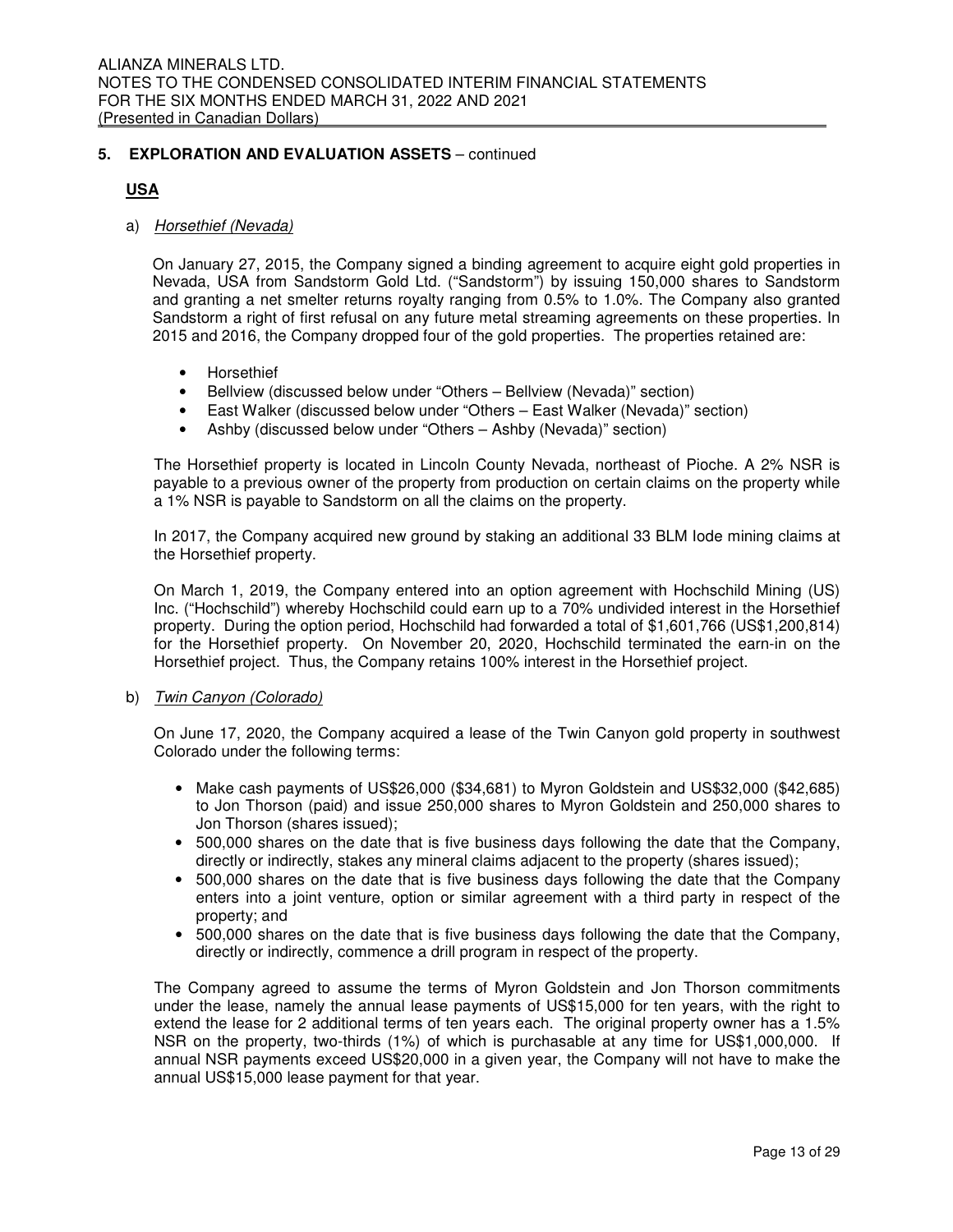#### **USA** – continued

b) Twin Canyon (Colorado) – continued

As of March 31, 2022, the Company had spent \$556,954 on advancing this property, including the acquisition costs.

#### c) Klondike (Colorado)

The Company acquired the Klondike property by staking a 100% interest in this property in Colorado.

On June 7, 2021, the Company and Cloudbreak Discovery PLC ("Cloudbreak") entered into an Alliance Agreement. Under the terms of the Alliance Agreement, either company can introduce projects to the Strategic Alliance. Projects accepted into the Strategic Alliance will be held 50/50 but funding of the initial acquisition and any preliminary work programs will be funded 40% by the introducing partner and 60% by the other party. The initial term of the Alliance Agreement is two years and may be extended for an additional two years.

The Company and Cloudbreak agreed to accept the Klondike property as part of the Strategic Alliance. During the six months ended March 31, 2022, Cloudbreak was invoiced \$11,800 (US\$9,443) for reimbursements related to the Klondike property pertaining to the Strategic Alliance.

On December 3, 2021, the Company and Cloudbreak entered into an option agreement with Allied Copper Corp. ("Allied") to explore the Klondike property. On February 1, 2022, the option agreement was amended with the following terms where the Company and Cloudbreak will each receive 50% of the option payments.

Allied can earn a 100% interest in the Klondike property by (i) financing \$4.75-million in exploration over four years and (ii) issuing 7 million common shares and making cash payments totalling \$400,000 over four years as follows.

|                                                                 |                     |                      | <b>Option Payment</b> |
|-----------------------------------------------------------------|---------------------|----------------------|-----------------------|
| Date/Period                                                     | <b>Expenditures</b> | Cash                 | <b>Shares</b>         |
| On the Effective Date                                           | None                | \$50,000 (received)  | None                  |
| On the Closing Date (February<br>3.2022                         | None                | \$150,000 (received) | 2,000,000 (received)  |
| On or before 1 <sup>st</sup> anniversary of<br>the Closing Date | \$500,000           | None                 | 2,000,000             |
| On or before 2 <sup>nd</sup> anniversary of<br>the Closing Date | \$750,000           | None                 | 3,000,000             |
| On or before 3 <sup>rd</sup> anniversary of<br>the Closing Date | \$1,500,000         | \$100,000            | None                  |
| On or before 4 <sup>th</sup> anniversary of<br>the Closing Date | \$2,000,000         | \$100,000            | None                  |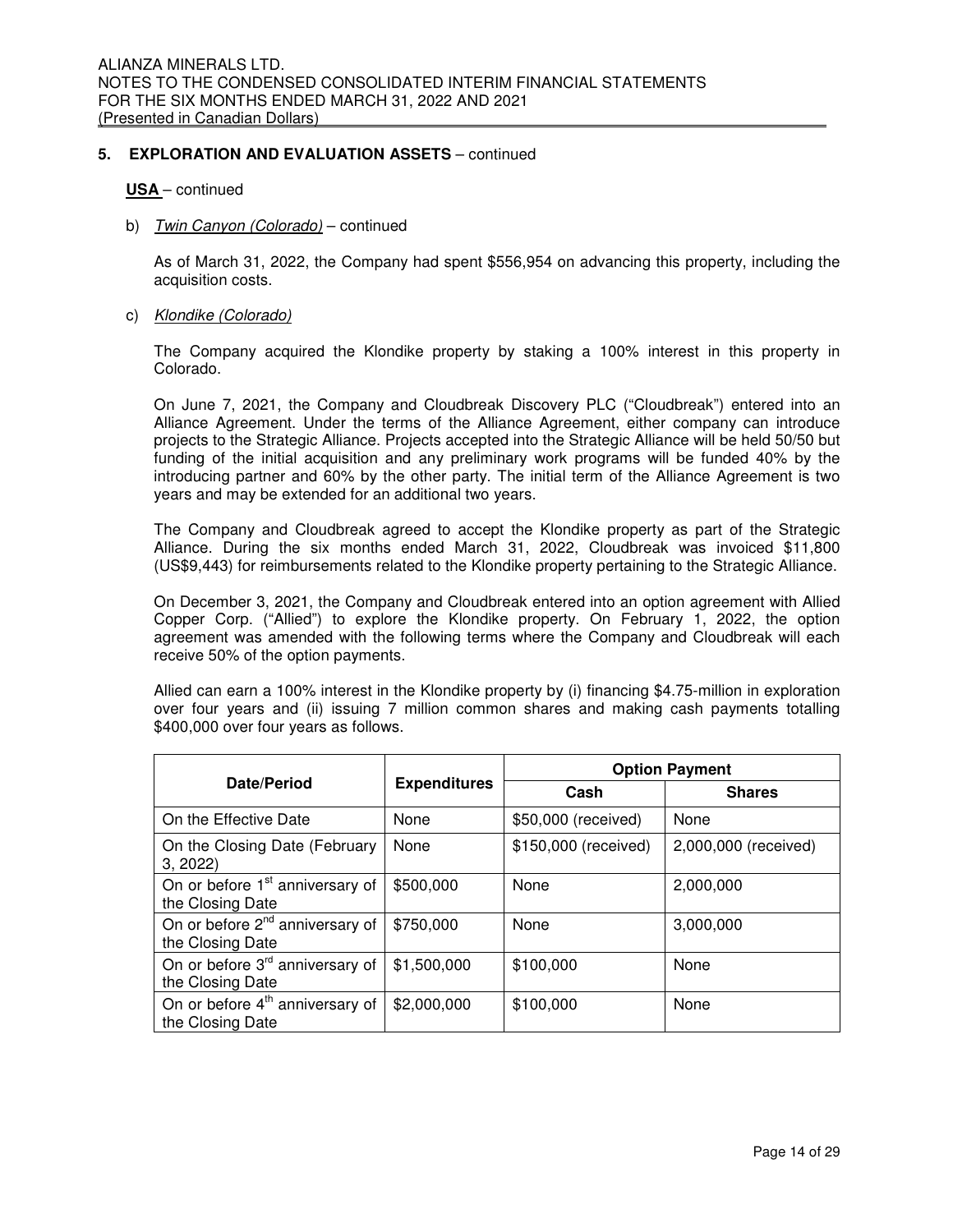#### **USA** – continued

## c) Klondike (Colorado) – continued

Upon completion of these option agreement obligations, the Strategic Alliance will transfer 100% interest in the Klondike property to Allied. Allied will also issue 3,000,000 warrants exercisable for a three-year term at a price equal to the greater of (i) \$0.23 and (ii) the 10-day VWAP of Allied's common shares at the time of the issuance.

The Strategic Alliance will retain a 2% net smelter royalty which is subject to a buy down provision where Allied may, at its discretion, repurchase half of the royalty for \$1,500,000 within 30 days of commercial production.

If Allied files on SEDAR an NI 43-101 technical report establishing the existence of a resource on any portion of the Klondike Property of at least 50,000,000 tonnes of either copper or copper equivalent at a minimum cut-off grade of 0.50% copper or copper equivalent and categorized as a combination of inferred resources, indicated resources and measured resources, then Allied will also issue a further 3,000,000 warrants exercisable for a three year term at a price equal to the greater of (i) \$0.23 and (ii) the 10-day VWAP of Allied's common shares at the time of the issuance.

As of March 31, 2022, Allied had forwarded a total of \$69,003 (US\$55,220) for the Klondike property. The Company held \$6,685 (US\$5,350) on behalf of Allied to be spent on the Klondike property, which is recorded as restricted cash.

#### d) Stateline (Colorado and Utah)

The Company acquired the Stateline property by staking a 100% interest in this property in Colorado and Utah.

The Company and Cloudbreak agreed to accept the Stateline property as part of the Strategic Alliance. During the six months ended March 31, 2022, Cloudbreak was invoiced \$18,455 (US\$14,796) for reimbursements related to the Stateline property pertaining to the Strategic Alliance.

On February 9, 2022, the Company and Cloudbreak entered into an option agreement with Allied Copper Corp. ("Allied") to explore the Stateline property with the following terms where the Company and Cloudbreak will each receive 50% of the option payments:

Allied can earn a 100% interest in the Stateline property by (i) financing \$3.75-million in exploration over four years and (ii) issuing 4.25 million common shares and making cash payments totalling \$315,000 over three years as follows.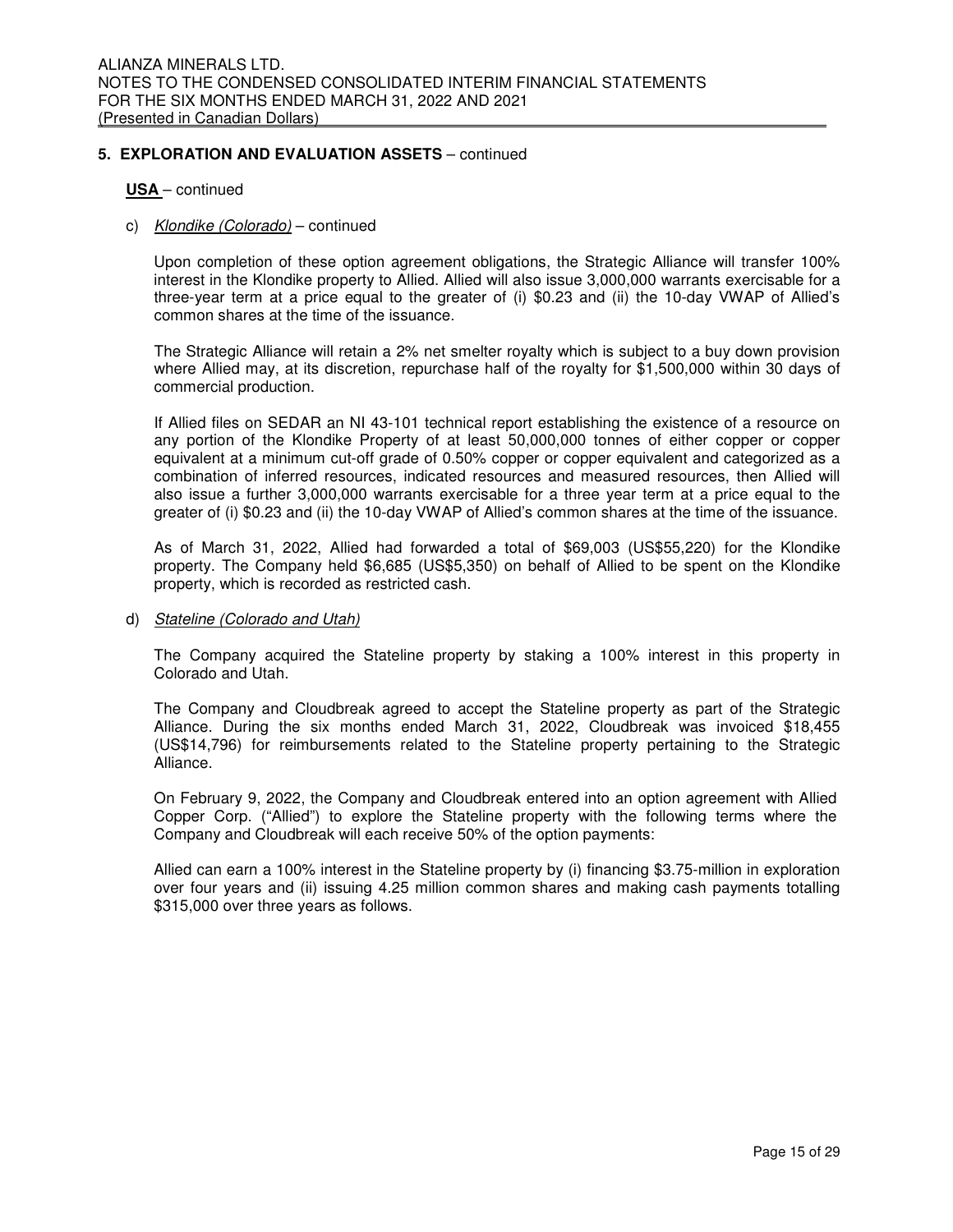## **USA** – continued

## d) Stateline (Colorado and Utah) – continued

|                                                                 |                     | <b>Option Payment</b> |               |  |  |  |
|-----------------------------------------------------------------|---------------------|-----------------------|---------------|--|--|--|
| Date/Period                                                     | <b>Expenditures</b> | Cash                  | <b>Shares</b> |  |  |  |
| On the Effective Date                                           | None                | \$40,000 (received)   | None          |  |  |  |
| On the Closing Date                                             | None                | \$50,000              | 500,000       |  |  |  |
| On or before 1 <sup>st</sup> anniversary of<br>the Closing Date | \$500,000           | \$50,000              | 750,000       |  |  |  |
| On or before 2 <sup>nd</sup> anniversary of<br>the Closing Date | \$750,000           | \$75,000              | 1,500,000     |  |  |  |
| On or before 3 <sup>rd</sup> anniversary of<br>the Closing Date | \$1,000,000         | \$100,000             | 1,500,000     |  |  |  |
| On or before 4 <sup>th</sup> anniversary of<br>the Closing Date | \$1,500,000         | None                  | None          |  |  |  |

The Strategic Alliance will retain a 2% net smelter royalty which is not subject to a buy down provision.

If Allied acquires additional mineral tenures within the Area of Interest (the "AOI"), it will issue the Strategic Alliance additional common shares on a sliding scale that is proportional to the area of the acquired mineral tenures. Conversely, if the Strategic Alliance acquires mineral tenures within the AOI, it will first offer them to Allied and be compensated on that same sliding scale, should Allied choose to acquire them.

As of March 31, 2022, Allied had forwarded a total of \$14,433 (US\$11,550) for the Stateline property. The Company held \$2,726 (US\$2,182) on behalf of Allied to be spent on the Klondike property, which is recorded as restricted cash.

#### e) Others - Sinbad (Colorado)

The Company acquired the Sinbad property by staking a 100% interest in this property in Colorado.

Even though the Sinbad property did not get accepted as part of the Strategic Alliance, Cloudbreak agreed to reimburse the Company \$10,078 for the amounts spent on obtaining this property as of September 30, 2021 (received).

During the year ended September 30, 2021, the Company dropped off Sinbad property and wrote off \$8,469.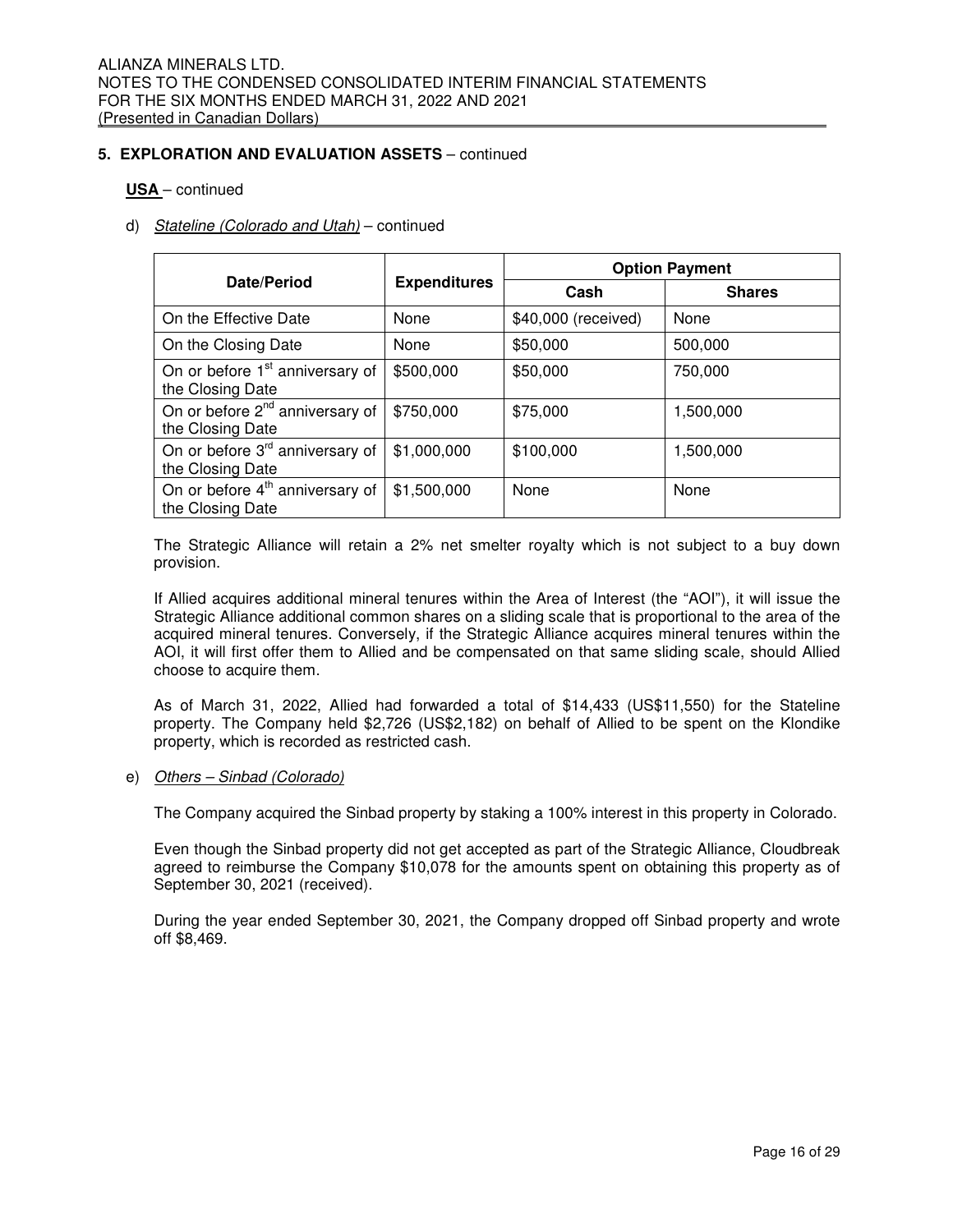## **USA** – continued

#### f) Others - Bellview (Nevada)

The Bellview property is located in White Pine County Nevada, near the Bald Mountain Gold Mine. A 2% NSR is payable to a previous owner of the property and a 1% NSR is payable to Sandstorm from production from all the claims on the property.

#### g) Others - BP (Nevada)

On June 10, 2013, the Company purchased from Almaden Minerals Ltd. ("Almaden") the BP property in Nevada, USA. A 2% NSR is payable to Almadex Minerals Limited ("Almadex") on future production on the property after Almaden transferred the NSR right to Almadex.

In 2017, the Company acquired new ground by staking an additional 48 BLM Iode mining claims at the BP property.

## h) Others - Ashby (Nevada)

On August 2, 2017, the Company signed an exploration lease agreement to lease the Ashby gold property to Nevada Canyon Gold Corp. ("Nevada Canyon"). Under the terms of the agreement, Nevada Canyon made a US\$1,000 payment on signing, will make annual payments of US\$2,000 and will grant a 2% Net Smelter Royalty ("NSR") on future production from the Lazy 1-3 claims comprising the Ashby property. Nevada Canyon will also be responsible for all claim fees and certain reclamation work to be undertaken on the property. The initial term of the lease is 10 years and can be extended for an additional 20 years.

During the year ended September 30, 2021, Nevada Canyon reimbursed the Company \$3,196 which includes US\$543 for the 2021 annual property claim fee and US\$2,000 for the 2021 annual payment.

#### i) Others - East Walker (Nevada)

The East Walker property is located in Lyon County, west of Hawthorne. A 2% NSR is payable to a previous owner of the property from production from some claims on the property.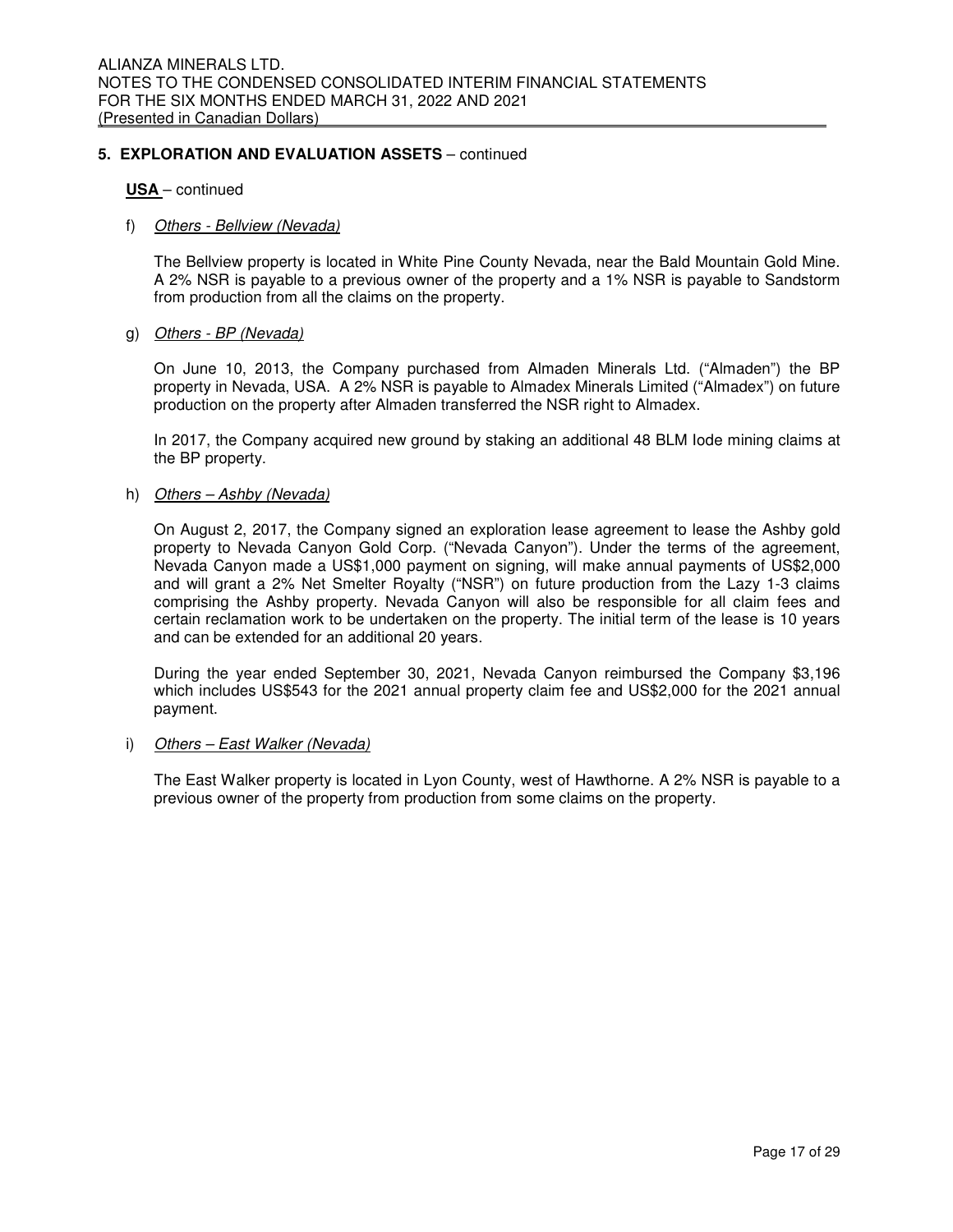## **Canada**

## j) Haldane (Yukon)

On March 2, 2018, the Haldane property was purchased from Equity Exploration Consultants Ltd. ("Equity"), and is located in Yukon Territory, Canada. Equity has a 2% NSR royalty on the Haldane property.

The Company purchased the Haldane property from Equity for the following consideration:

- issue 2 million shares to Equity upon receipt of TSX-Venture approval (shares issued);
- make two staged cash payments of \$50,000 each to Equity by June 30, 2018 (paid) and June 30, 2019 (paid);
- make a final \$100,000 cash payment or issue the number of shares of equivalent value at the Company's election, on June 30, 2019 (\$25,000 paid and shares of \$75,000 issued); and
- make bonus share payments to Equity:
	- $\circ$  issue 250,000 shares to Equity upon the public disclosure of a Measured Mineral Resource (as such term is defined in National Instrument 43-101- Standards of Disclosure for Mineral Projects) of 5 million oz silver-equivalent at 500g/t silver-equivalent; and
	- $\circ$  500,000 shares to be issued upon the decision to commence construction of a mine or processing plant.

On April 12, 2018, the Company purchased the Nur, Clarkston and Fara claims which are contiguous to and grouped with the Haldane property from the estate of Yukon prospector John Peter Ross (the "Estate") for the following consideration:

- issue 100,000 shares to the Estate upon receipt of TSX-Venture approval (shares issued);
- make cash payment of \$10,000 to the Estate by June 30, 2018 (paid);
- make cash payment of \$20,000 (paid) and issue 125,000 shares (issued) to the Estate by April 12, 2019;
- make cash payment of \$20,000 (paid) and issue 125,000 shares (issued) to the Estate by April 12, 2020;
- make cash payment of \$25,000 (paid) and issue 150,000 shares (issued) to the Estate by April 12, 2021; and
- make bonus share payments to the Estate as follows:
	- $\circ$  issue 250,000 shares to the Estate upon the public disclosure of a Measured Mineral Resource (as such term is defined in National Instrument 43-101- Standards of Disclosure for Mineral Projects) of 5 million oz silver-equivalent at 500g/t silver-equivalent; and
	- $\circ$  500,000 shares to be issued upon the decision to commence construction of a mine or processing plant.

As of March 31, 2022, the Company had spent \$4,841,425 on advancing this property.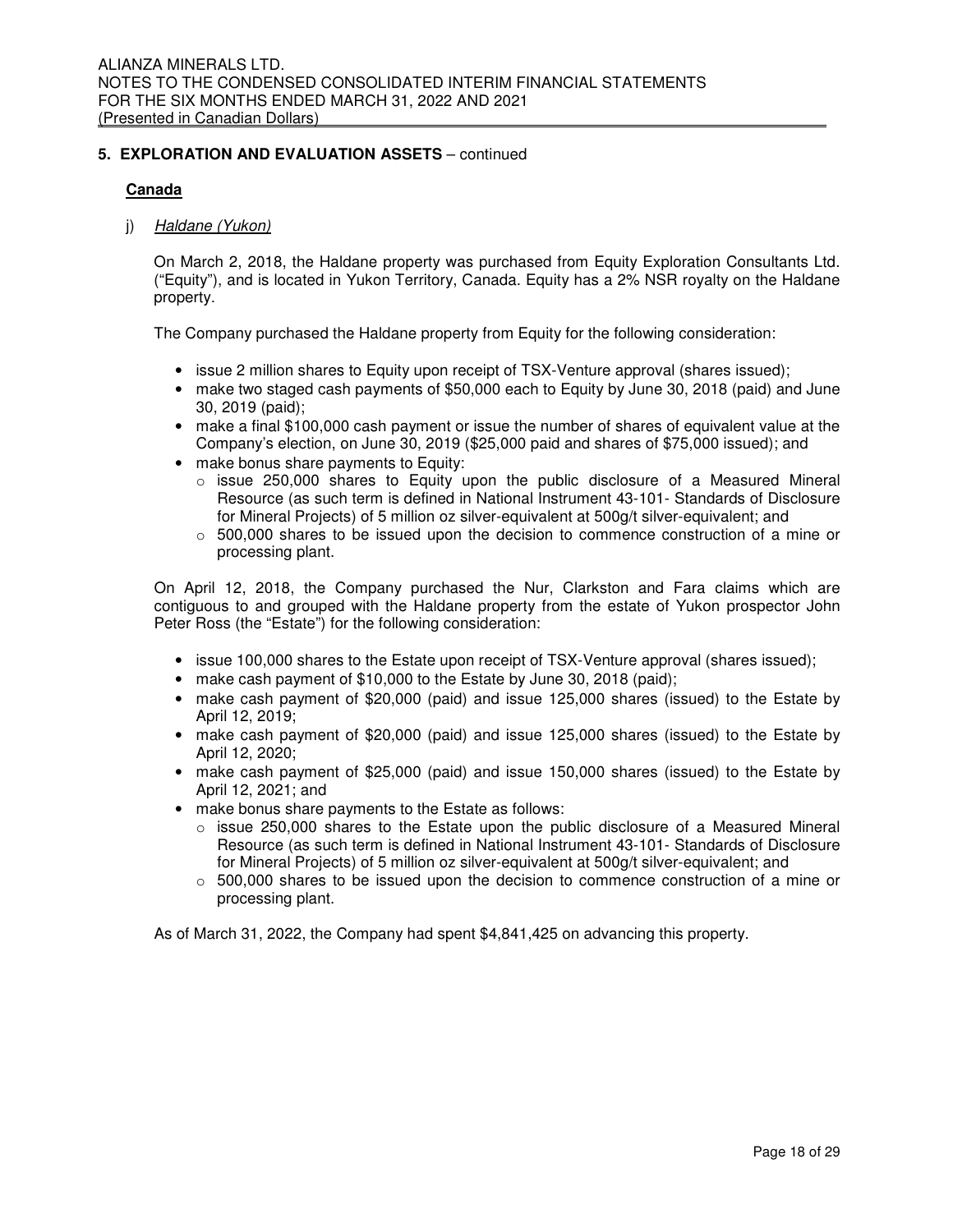#### **Canada** – continued

#### k) KRL (British Columbia)

On September 1, 2018, the Company optioned the KRL property from prospector Bernie Kreft ("Kreft"), and is located in British Columbia's prolific Golden Triangle, Canada. Kreft has a 1% NSR royalty on the KRL property.

The Company optioned the KRL property from Kreft for the following consideration:

- make cash payments of \$10,000 (paid) and issue 100,000 shares to Kreft upon receipt of TSX-Venture approval (issued);
- make cash payments of \$15,000 to Kreft by October 15, 2018 (paid);
- make cash payments of \$5,000 by October 31, 2019 (paid) and a further \$20,000 by January 1, 2020 (paid) and issue 100,000 shares (issued) to Kreft by September 30, 2019;
- make cash payments of \$50,000 (paid) and issue 200,000 shares (issued) to Kreft by September 30, 2020;
- make cash payments of \$50,000 (paid) and issue 200,000 shares (issued) to Kreft by September 30,2021;
- make cash payments of \$100,000 and issue 200,000 shares to Kreft by September 30,2022; and
- make bonus share payments to Kreft as follows:
	- $\circ$  issue additional shares upon the disclosure of an NI43-101 inferred resource estimate equal to 1 share per ounce of inferred resource, to a maximum of 350,000 shares; and
	- $\circ$  500,000 shares to be issued on the commencement of commercial production.

As of March 31, 2022, the Company had spent \$332,984 on advancing this property.

l) Others – Tim (Yukon)

On January 24, 2020, the Company entered into an option agreement with a wholly owned subsidiary of Coeur Mining Inc. ("Coeur") to explore the Tim property in southern Yukon.

Coeur can earn an initial 51% interest in the Tim property by (i) financing \$3.55-million in exploration over five years and (ii) making scheduled cash payments totalling \$275,000 over five years as follows.

| Date/Period                                                                    | <b>Expenditures</b> | <b>Option Payment</b> |
|--------------------------------------------------------------------------------|---------------------|-----------------------|
| On the Effective Date                                                          | None                | \$10,000 (received)   |
| On or before 1 <sup>st</sup> anniversary of the Class 1 Notification Date      | \$50,000            | \$15,000 (received)   |
| On or before e 2 <sup>nd</sup> anniversary of the Class 1 Notification<br>Date | \$500,000           | \$25,000 (received)   |
| On or before 3 <sup>rd</sup> anniversary of the Class 1 Notification Date      | \$500,000           | \$50,000              |
| On or before 4 <sup>th</sup> anniversary of the Class 1 Notification Date      | \$1,000,000         | \$75,000              |
| On or before 5 <sup>th</sup> anniversary of the Class 1 Notification Date      | \$1,500,000         | \$100,000             |
| (*) Class 1 Notification Date is December 16, 2020.                            |                     |                       |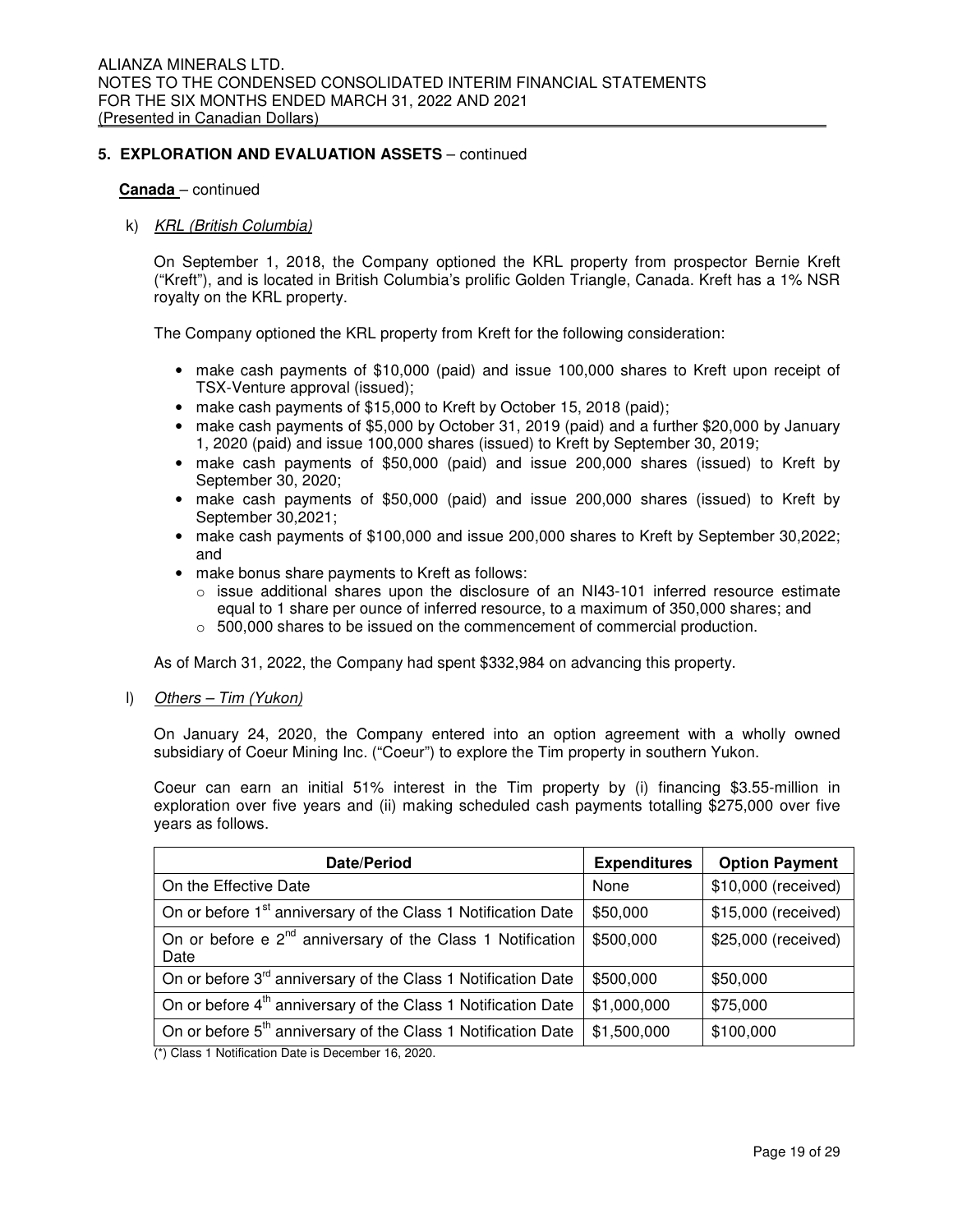#### **Canada** – continued

## l) Others - Tim (Yukon) - continued

After earning an initial 51% interest in the property, to increase its interest to 80%, Coeur must finance a feasibility study and notify the Company of its intention to develop a commercial mine on the property on or before the eighth anniversary from the date of notification of the Class 1 exploration permit, as well as pay an additional \$300,000 to the Company as follows:

| Date/Period                                                                        | <b>Option Payment</b> |
|------------------------------------------------------------------------------------|-----------------------|
| On or before 6 <sup>th</sup> anniversary of the Class 1 Notification Date          | \$100,000             |
| On or before $7th$ anniversary of the Class 1 Notification Date                    | \$100,000             |
| $\alpha$ On or before 8 <sup>th</sup> anniversary of the Class 1 Notification Date | \$100,000             |

In 2010, the Company acquired the White River property through staking. The White River property is located in the Yukon Territory, northwest of Whitehorse.

On July 23, 2007, the Company purchased from Almaden certain properties in the Yukon and Almaden assigned the 2% NSR royalty on future production from these mineral claims to Almadex:

- Goz Creek located 180 kilometers north east of Mayo, Yukon.
- MOR located 35 kilometers east of Teslin, Yukon and is 1.5 kilometers north of the paved Alaska Highway.

As of March 31, 2022, the Company had spent \$1,069,218 on advancing these properties, net of recoveries.

#### **Peru**

On April 29, 2015, the Company acquired the Yanac property which is located in Chincha region of the Department of Ica, south-central Peru.

#### m) Yanac

On February 27, 2013, Cliffs Natural Resources Exploration Inc., a wholly owned subsidiary of Cliffs Natural Resources Inc. ("Cliffs") and the Company's wholly-owned subsidiary entered into a Limited Liability Company Membership Agreement ("agreement") in respect of the Yanac property. In December 2015, Cliffs' interest in Yanac was acquired by 50 King Capital Exploration Inc. ("50 King"), a private company, which took over all previous obligations of Cliffs.

On July 6, 2016, 50 King terminated the agreement, retaining only a 0.5% net smelter royalty ("NSR") on the Yanac property based on prior expenditures and transferred the ownership of the property back to the Company.

As of March 31, 2022, the Company had spent \$441,080 on advancing this property.

#### **Mexico**

The Company holds a 1% Net Smelter Royalty on certain Mexican properties which is capped at \$1,000,000.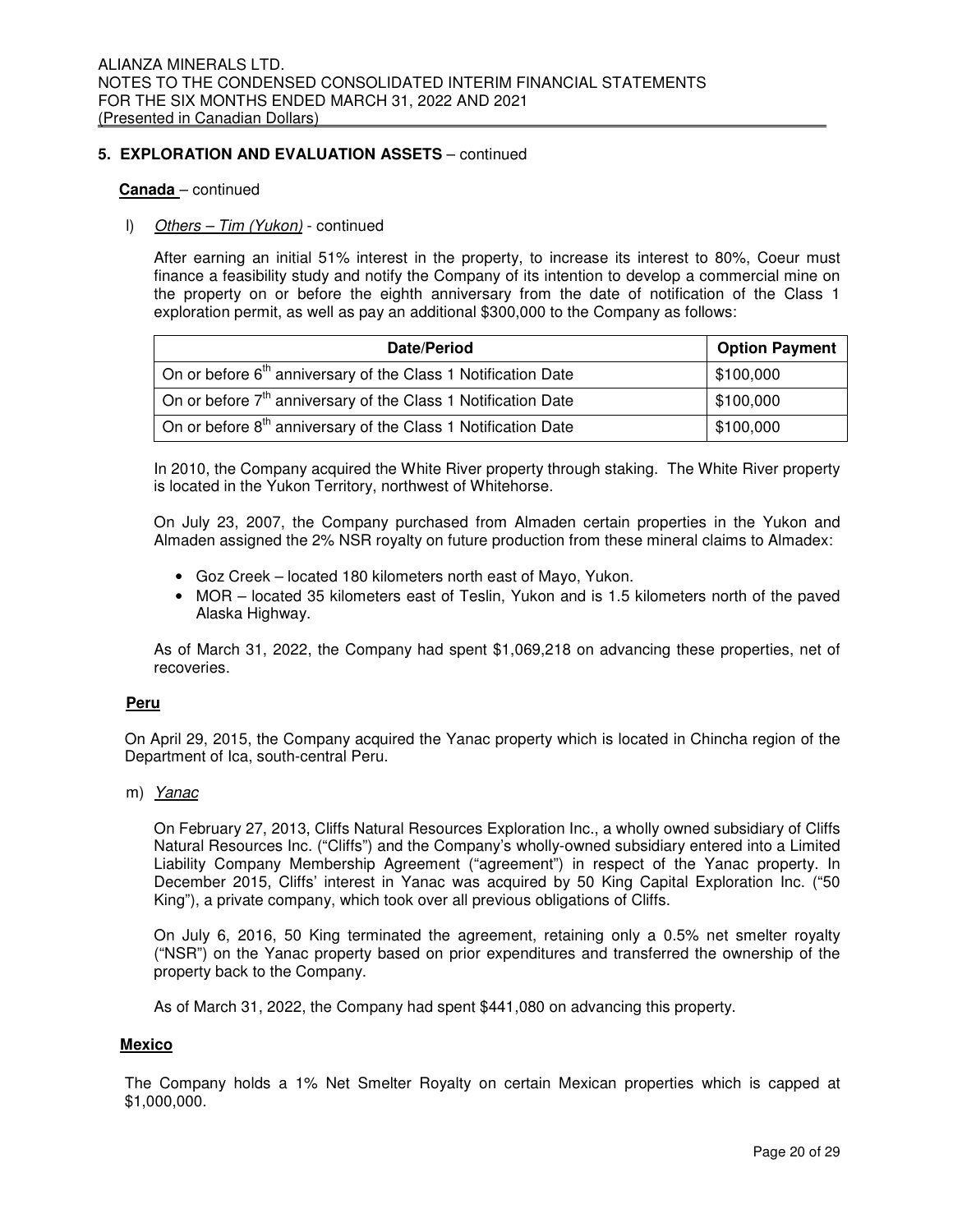## **6. DEPOSITS**

As of March 31, 2022, the Company has a US\$12,000 (\$14,995) performance bond with the State of Colorado Board of Land Commissioners for the Klondike property and Twin Canyon property (September 30, 2021 - \$12,741) and a \$14,921 reclamation bond with the Ministry of Energy, Mines and Low Carbon Innovation for the KRL property (September 30, 2021 - \$14,921).

## **7. SHARE CAPITAL**

a) Authorized:

As at March 31, 2022, the authorized share capital is comprised of an unlimited number of common shares without par value and an unlimited number of preferred shares issuable in series. All issued shares are fully paid.

b) Issued:

During the year ended September 30, 2021, the Company:

- i) Completed a non-brokered private placement on October 9, 2020 by issuing 7,670,370 non-flowthrough units ("Unit") at a price of \$0.135 per Unit for gross proceeds of \$1,035,500 and 13,881,130 flow-through shares ("FT Share") at a price of \$0.155 per FT Share for gross proceeds of \$2,151,575. Each Unit consists of one common share and one-half common share purchase warrant. Each warrant entitles the holder to purchase one additional common share for a 24-month period at a price of \$0.20. In connection with the financing, the Company paid \$199,868 as a cash finder's fee and issued 1,339,036 finder's warrants, each of which is exercisable into one common share at a price of \$0.135 for a period of 24 months. The value of the finder's warrants was determined to be \$109,533 and was calculated using the Black-Scholes option pricing model. Under the residual value approach, no value was assigned to the warrant component of the Units. The Company recorded a flow-through premium liability of \$277,623 and incurred additional share issue costs of \$41,371 in connection with this financing.
- ii) Completed a non-brokered private placement on June 14, 2021 by issuing 10,510,333 flowthrough shares ("FT Share") at a price of \$0.12 per FT Share for gross proceeds of \$1,261,240. In connection with the financing, the Company paid \$79,870 as a cash finder's fee and issued 665,583 finder's warrants, each of which is exercisable into one common share at a price of \$0.12 for a period of 24 months. The value of the finder's warrants was determined to be \$44,394 and was calculated using the Black-Scholes option pricing model. The Company recorded a flow-through premium liability of \$105,103 and incurred additional share issue costs of \$27,106 in connection with this financing.
- iii) Issued 150,000 common shares to the Estate at a price of \$0.11 per share for a total consideration of \$16,500 to pay for the Haldane property (see Note 5).
- iv) Issued 200,000 common shares to Kreft at a price of \$0.065 per share for a total consideration of \$13,000 to pay for the KRL property (see Note 5).
- v) Issued common shares pursuant to the exercise of 56,100 finder's warrants and 6,240,000 warrants for cash proceeds of \$626,805.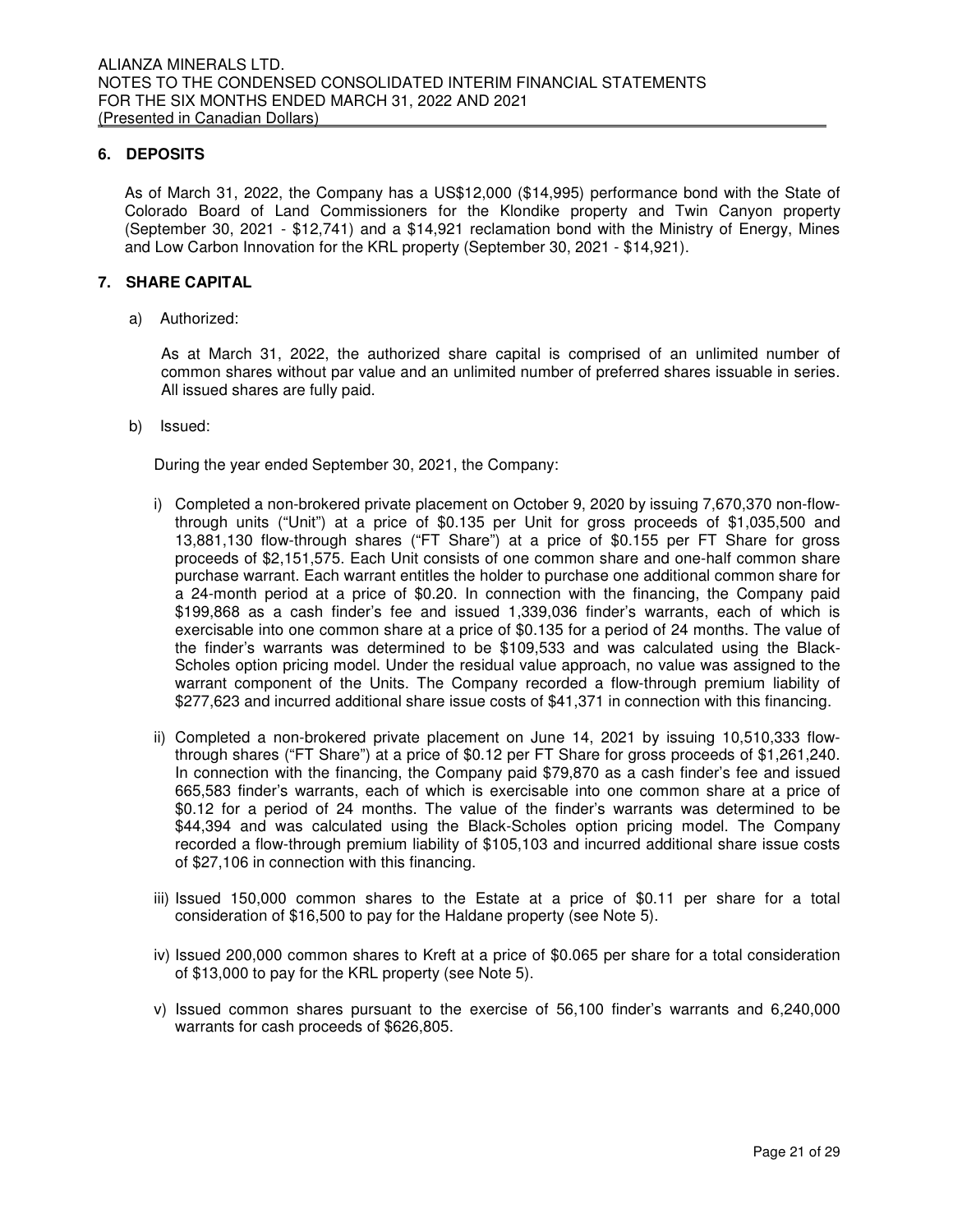## **8. STOCK OPTIONS AND WARRANTS**

a) Stock option compensation plan

The Company grants stock options to directors, officers, employees and consultants pursuant to the Company's Stock Option Plan (the "Plan"). The number of options that may be issued pursuant to the Plan are limited to 10% of the Company's issued and outstanding common shares and to other restrictions with respect to any single participant (not greater than 5% of the issued common shares) or any one consultant (not greater than 2% of the issued common shares).

Options granted to consultants performing investor relations activities will contain vesting provisions such that vesting occurs over at least 12 months with no more than one quarter of the options vesting in any 3-month period.

Vesting provisions may also be applied to other option grants, at the discretion of the directors. Options issued pursuant to the Plan will have an exercise price as determined by the directors, and permitted by the TSX-V, at the time of the grant. Options have a maximum expiry date of 5 years from the grant date.

Stock option transactions and the number of stock options for the six months ended March 31, 2022 are summarized as follows:

| Expiry date         | Exercise | September 30, | Granted   | Exercised                | Expired /                | March 31,  |
|---------------------|----------|---------------|-----------|--------------------------|--------------------------|------------|
|                     | price    | 2021          |           |                          | cancelled                | 2022       |
| March 14, 2023      | \$0.10   | 840.000       |           | -                        | -                        | 840,000    |
| July 30, 2024       | \$0.10   | 1,725,000     |           |                          | -                        | 1,725,000  |
| October 15, 2025    | \$0.14   | 2,005,000     |           | $\overline{\phantom{0}}$ | $\overline{\phantom{a}}$ | 2,005,000  |
| January 18, 2027    | \$0.10   |               | 5,800,000 | $\overline{\phantom{0}}$ | -                        | 5,800,000  |
| March 17, 2027      | \$0.10   |               | 500,000   |                          |                          | 500,000    |
| Options outstanding |          | 4,570,000     | 6,300,000 | $\overline{\phantom{0}}$ |                          | 10,870,000 |
| Options exercisable |          | 4,570,000     | 6,300,000 | -                        |                          | 10,870,000 |
| Weighted average    |          |               |           |                          |                          |            |
| exercise price      |          | \$0.12        | \$0.10    | \$Nil                    | \$Nil                    | \$0.11     |

As at March 31, 2022, the weighted average contractual remaining life of options is 3.89 years (September 30, 2021 – 3.11 years). The weighted average fair value of stock options granted during the six months ended March 31, 2022 was \$0.06 (2021 - \$0.10).

Stock option transactions and the number of stock options for the year ended September 30, 2021 are summarized as follows:

| Expiry date         | Exercise<br>price | September 30,<br>2020 | Granted   | Exercised                | Expired /<br>cancelled   | September 30,<br>2021 |
|---------------------|-------------------|-----------------------|-----------|--------------------------|--------------------------|-----------------------|
|                     |                   |                       |           |                          |                          |                       |
| April 29, 2021      | \$0.25            | 100,000               |           | $\overline{\phantom{a}}$ | (100,000)                |                       |
| September 30, 2021  | \$0.15            | 1,245,000             |           | $\overline{\phantom{a}}$ | (1,245,000)              |                       |
| March 14, 2023      | \$0.10            | 840,000               |           |                          |                          | 840,000               |
| July 30, 2024       | \$0.10            | 1,725,000             |           |                          | $\overline{\phantom{0}}$ | 1,725,000             |
| October 15, 2025    | \$0.14            |                       | 2,005,000 |                          |                          | 2,005,000             |
| Options outstanding |                   | 3,910,000             | 2,005,000 | $\overline{\phantom{a}}$ | (1,345,000)              | 4,570,000             |
| Options exercisable |                   | 3,910,000             | 2,005,000 | $\overline{\phantom{a}}$ | (1,345,000)              | 4,570,000             |
| Weighted average    |                   |                       |           |                          |                          |                       |
| exercise price      |                   | \$0.12                | \$0.14    | \$Nil                    | \$0.16                   | \$0.12                |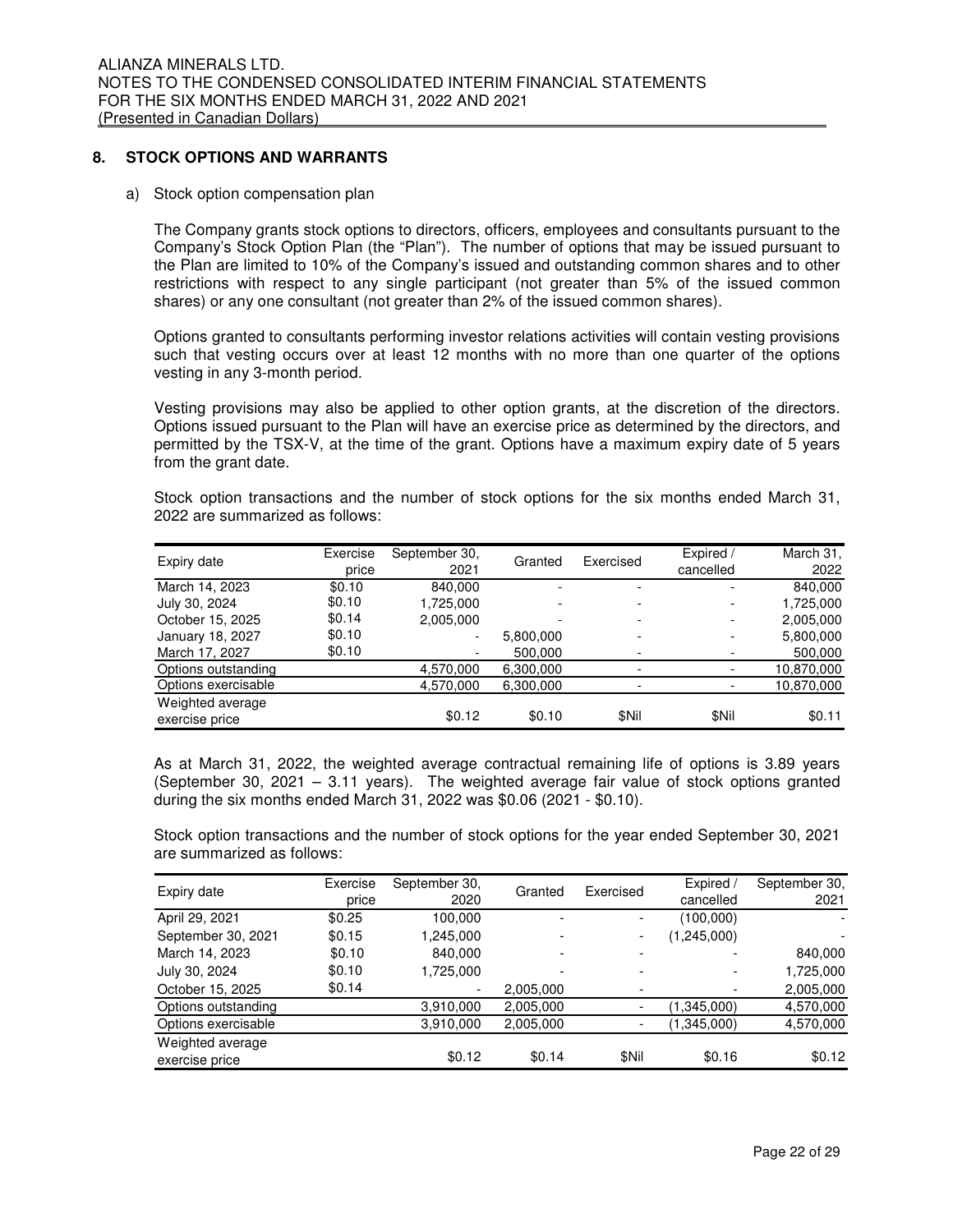## **8. STOCK OPTIONS AND WARRANTS -** continued

#### a) Stock option compensation plan - continued

The weighted average assumptions used to estimate the fair value of options for the six months ended March 31, 2022 and 2021 were as follows:

|                         | March 31, 2022    | March 31, 2021 |
|-------------------------|-------------------|----------------|
| Risk-free interest rate | $1.32\% - 1.34\%$ | 1.29%          |
| Expected life           | 5 vears           | 5 years        |
| Expected volatility     | 104.30% - 104.41% | 101.56%        |
| Expected dividend yield | nil               | nil            |

#### b) Warrants

The continuity of warrants for the six months ended March 31, 2022 is as follows:

|                   | Exercise | September 30. |        |           |         | March 31,  |
|-------------------|----------|---------------|--------|-----------|---------|------------|
| Expiry date       | price    | 2021          | Issued | Exercised | Expired | 2022       |
| July 9, 2022      | \$0.10   | 11,350,000    |        |           |         | 11,350,000 |
| October 9, 2022   | \$0.20   | 3,835,186     |        |           |         | 3,835,186  |
| February 25, 2023 | \$0.10   | 19,100,000    |        |           |         | 19,100,000 |
| Outstanding       |          | 34,285,186    |        |           |         | 34,285,186 |
| Weighted average  |          |               |        |           |         |            |
| exercise price    |          | \$0.11        | \$Nil  | \$Nil     | \$Nil   | \$0.11     |

As at March 31, 2022, the weighted average contractual remaining life of warrants is 0.65 years (September 30, 2021 – 1.15 years).

The continuity of warrants for the year ended September 30, 2021 is as follows:

|                   | Exercise | September 30.            |           |             |             | September 30, |
|-------------------|----------|--------------------------|-----------|-------------|-------------|---------------|
| Expiry date       | price    | 2020                     | Issued    | Exercised   | Expired     | 2021          |
| December 24, 2020 | \$0.10   | 4,400,000                | ۰         | (3,300,000) | (1,100,000) |               |
| July 9, 2022      | \$0.10   | 12,600,000               | ٠         | (1,250,000) |             | 11,350,000    |
| February 25, 2023 | \$0.10   | 20,790,000               | ۰.        | (1,690,000) |             | 19,100,000    |
| October 9, 2022   | \$0.20   | $\overline{\phantom{a}}$ | 3,835,186 | -           |             | 3,835,186     |
| Outstanding       |          | 37,790,000               | 3,835,186 | (6,240,000) | (1,100,000) | 34,285,186    |
| Weighted average  |          |                          |           |             |             |               |
| exercise price    |          | \$0.10                   | \$0.20    | \$0.10      | \$0.10      | \$0.11        |

#### c) Finder's warrants

The continuity of finder's warrants for the six months ended March 31, 2022 is as follows:

|                  | Exercise | September 30, |                          |           |                          | March 31,  |
|------------------|----------|---------------|--------------------------|-----------|--------------------------|------------|
| Expiry date      | price    | 2021          | Issued                   | Exercised | Expired                  | 2022       |
| October 9, 2022  | \$0.135  | 339.036. ا    | $\overline{\phantom{0}}$ | -         | $\overline{\phantom{0}}$ | 880.036. ا |
| June 14, 2023    | \$0.12   | 665.583       |                          | -         | $\overline{\phantom{0}}$ | 665.583    |
| Outstanding      |          | 2,004,619     | $\overline{\phantom{0}}$ | -         | -                        | 2,004,619  |
| Weighted average |          |               |                          |           |                          |            |
| exercise price   |          | \$0.13        | \$Nil                    | \$Nil     | \$Nil                    | \$0.13     |

As at March 31, 2022, the weighted average contractual remaining life of finder's warrants is 0.75 years (September 30, 2021 – 1.25 years).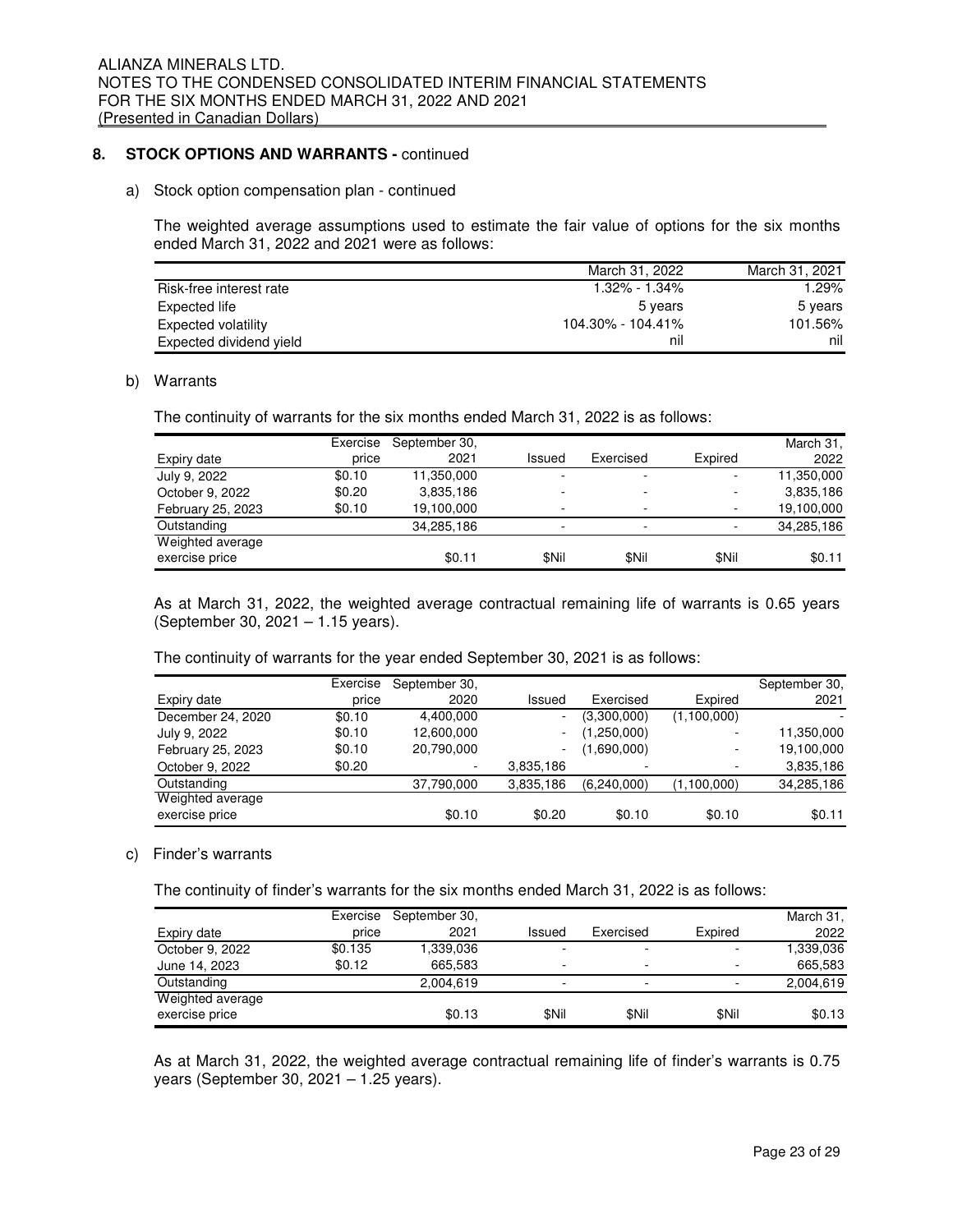## 8. STOCK OPTIONS AND WARRANTS - continued

## c) Finder's warrants – continued

The continuity of finder's warrants for the year ended September 30, 2021 is as follows:

|                   | Exercise | September 30,            |           |           |                          | September 30, |
|-------------------|----------|--------------------------|-----------|-----------|--------------------------|---------------|
| Expiry date       | price    | 2020                     | Issued    | Exercised | Expired                  | 2021          |
| February 25, 2021 | \$0.05   | 806.100                  |           | (56, 100) | (750,000)                |               |
| October 9, 2022   | \$0.135  | $\overline{\phantom{0}}$ | .339.036  |           |                          | 1,339,036     |
| June 14, 2023     | \$0.12   | $\overline{\phantom{a}}$ | 665.583   | ۰         | $\overline{\phantom{0}}$ | 665,583       |
| Outstanding       |          | 806,100                  | 2.004.619 | (56, 100) | (750,000)                | 2,004,619     |
| Weighted average  |          |                          |           |           |                          |               |
| exercise price    |          | \$0.05                   | \$0.13    | \$0.05    | \$0.15                   | \$0.13        |

The weighted average assumptions used to estimate the fair value of finder's warrants for the six months ended March 31, 2022 and 2021 were as follows:

|                         | March 31, 2022 | March 31, 2021 |
|-------------------------|----------------|----------------|
| Risk-free interest rate | n/a            | $1.27\%$       |
| Expected life           | n/a            | 2 year         |
| Expected volatility     | n/a            | 119.31%        |
| Expected dividend yield | n/a            | nil            |

## **9. RELATED PARTY TRANSACTIONS**

The aggregate value of transactions and outstanding balances relating to key management personnel and entities over which they have control or significant influence were as follows:

|                                | Short-term<br>employee |            |               | Post-    |             |               |               |            |             |        |               |
|--------------------------------|------------------------|------------|---------------|----------|-------------|---------------|---------------|------------|-------------|--------|---------------|
|                                |                        |            | employment    |          | Other long- |               | Termination   |            | Share-based |        |               |
|                                |                        | benefits   | benefits      |          |             | term benefits | benefits      |            | payments    |        | Total         |
| Jason Weber                    |                        |            |               |          |             |               |               |            |             |        |               |
| Chief Executive Officer,       |                        |            |               |          |             |               |               |            |             |        |               |
| Director                       | \$                     | 81,000     | \$            | Nil \$   |             | $Nil$ \$      |               | $Nil$ \$   |             | 59,000 | \$<br>140,000 |
| Rob Duncan                     |                        |            |               |          |             |               |               |            |             |        |               |
| VP of Exploration              | \$                     | 75,000     | \$            | $Nil$ \$ |             | <b>Nil</b>    | \$            | $Nil$ \$   |             | 44,250 | \$<br>119,250 |
| Winnie Wong                    |                        |            |               |          |             |               |               |            |             |        |               |
| <b>Chief Financial Officer</b> | \$                     | $Nil$ \$   |               | $Nil$ \$ |             | $Nil$ \$      |               | $Nil$ \$   |             | 29,500 | \$<br>29,500  |
| Marc G. Blythe                 |                        |            |               |          |             |               |               |            |             |        |               |
| Director                       | \$                     | $Nil$ \$   |               | $Nil$ \$ |             | <b>Nil</b>    | \$            | $Nil$ \$   |             | 29,500 | \$<br>29,500  |
| Mark T. Brown                  |                        |            |               |          |             |               |               |            |             |        |               |
| <b>Director</b>                | \$                     | Nill       | \$            | Nil \$   |             | Nil           | \$            | <b>Nil</b> | \$          | 44,250 | \$<br>44,250  |
| Craig Lindsay                  |                        |            |               |          |             |               |               |            |             |        |               |
| <b>Director</b>                | \$                     | <b>Nil</b> | $\frac{1}{2}$ | $Nil$ \$ |             | <b>Nil</b>    | $\frac{1}{2}$ | $Nil$ \$   |             | 29,500 | \$<br>29,500  |
| John Wilson                    |                        |            |               |          |             |               |               |            |             |        |               |
| Director                       | \$                     | Nil \$     |               | $Nil$ \$ |             | $Nil$ \$      |               | $Nil$ \$   |             | 14,750 | \$<br>14,750  |
| Sven Gollan                    |                        |            |               |          |             |               |               |            |             |        |               |
| <b>Director</b>                | \$                     | $Nil$ \$   |               | $Nil$ \$ |             | $Nil$ \$      |               | $Nil$ \$   |             | 23,100 | 23,100        |

For the six months ended March 31, 2022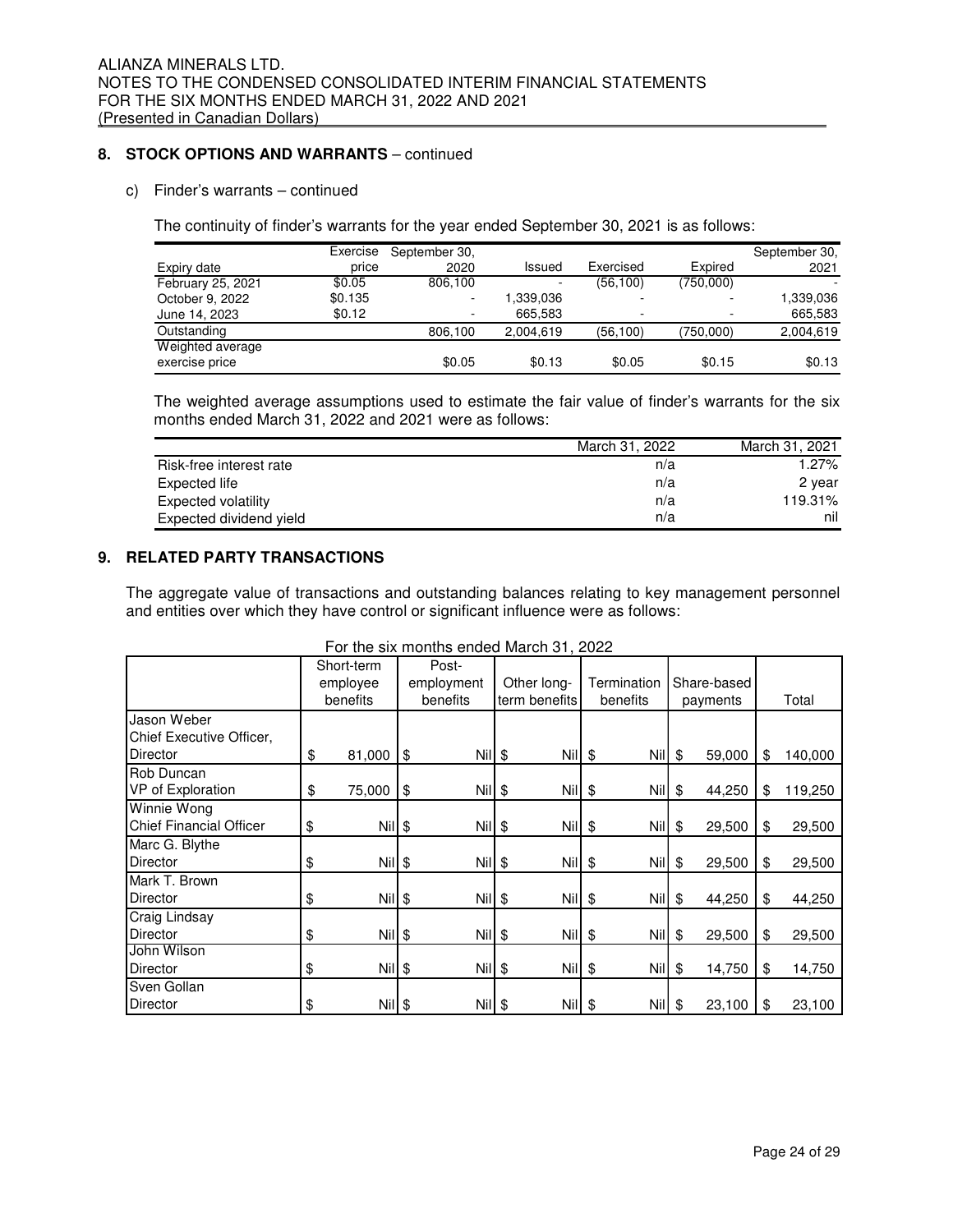## **9. RELATED PARTY TRANSACTIONS** – continued

|                                | Short-term<br>employee |          |            | Post-    |             |               |             |            |             |          |     |         |
|--------------------------------|------------------------|----------|------------|----------|-------------|---------------|-------------|------------|-------------|----------|-----|---------|
|                                |                        |          | employment |          | Other long- |               | Termination |            | Share-based |          |     |         |
|                                |                        | benefits |            | benefits |             | term benefits |             | benefits   |             | payments |     | Total   |
| Jason Weber                    |                        |          |            |          |             |               |             |            |             |          |     |         |
| Chief Executive Officer,       |                        |          |            |          |             |               |             |            |             |          |     |         |
| <b>Director</b>                | \$                     | 81,000   | \$         | $Nil$ \$ |             | Nil \$        |             | $Nii$ \$   |             | 30,270   | \$  | 111,270 |
| Rob Duncan                     |                        |          |            |          |             |               |             |            |             |          |     |         |
| VP of Exploration              | \$                     | 75,000   | \$         | Nil \$   |             | Nil \$        |             | $N  $ \$   |             | 30,270   | \$  | 105,270 |
| <b>Winnie Wong</b>             |                        |          |            |          |             |               |             |            |             |          |     |         |
| <b>Chief Financial Officer</b> | \$                     | $Nil$ \$ |            | $Nil$ \$ |             | Nil \$        |             | $Nil$ \$   |             | 20,180   | -\$ | 20,180  |
| Marc G. Blythe                 |                        |          |            |          |             |               |             |            |             |          |     |         |
| <b>Director</b>                | \$                     | Nil \$   |            | $Nil$ \$ |             | $Nil$ \$      |             | $Nil$ \$   |             | 20,180   | \$  | 20,180  |
| Mark T. Brown                  |                        |          |            |          |             |               |             |            |             |          |     |         |
| Director <sup>(a)</sup>        | \$                     | $Nil$ \$ |            | $Nil$ \$ |             | Nil \$        |             | $Nii$ \$   |             | 30,270   | \$  | 30,270  |
| Craig Lindsay                  |                        |          |            |          |             |               |             |            |             |          |     |         |
| <b>Director</b>                | \$                     | $Nil$ \$ |            | $Nil$ \$ |             | <b>Nil</b>    | \$          | $Nil$ \$   |             | 20,180   | \$  | 20,180  |
| John Wilson                    |                        |          |            |          |             |               |             |            |             |          |     |         |
| <b>Director</b>                | \$                     | Nil \$   |            | $Nil$ \$ |             | <b>Nil</b>    | \$          | <b>Nil</b> | -\$         | 20,180   | -\$ | 20,180  |

For the six months ended March 31, 2021

Related party transactions and balances

|                                         |                                                                        | Six months ended |                   |    | Balance due       |    |                             |    |                                |
|-----------------------------------------|------------------------------------------------------------------------|------------------|-------------------|----|-------------------|----|-----------------------------|----|--------------------------------|
|                                         | Services                                                               |                  | March 31,<br>2022 |    | March 31,<br>2021 |    | As atl<br>March 31,<br>2022 |    | As at<br>September 30,<br>2021 |
| Amounts due to:                         |                                                                        |                  |                   |    |                   |    |                             |    |                                |
| Jason Weber                             | Consulting fee and<br>share-based payment                              | \$               | 140,000           | \$ | 111,270           | \$ | 17,036                      | \$ | Nil                            |
| Rob Duncan                              | Consulting fee and<br>share-based payment                              | \$               | 119,250           | \$ | 105,270           | \$ | 4,546                       | \$ | Nil                            |
| Pacific Opportunity<br>Capital Ltd. (a) | Accounting, financing,<br>and shareholder<br>communication<br>services | \$               | 106,500           | \$ | 100,745           | \$ | 266,202                     | \$ | 214,731                        |
| TOTAL:                                  |                                                                        | \$               | 365,750           | \$ | 317,285           | \$ | 287,784                     | \$ | 214,731                        |

(a) The president of Pacific Opportunity Capital Ltd., a private company, is a director of the Company.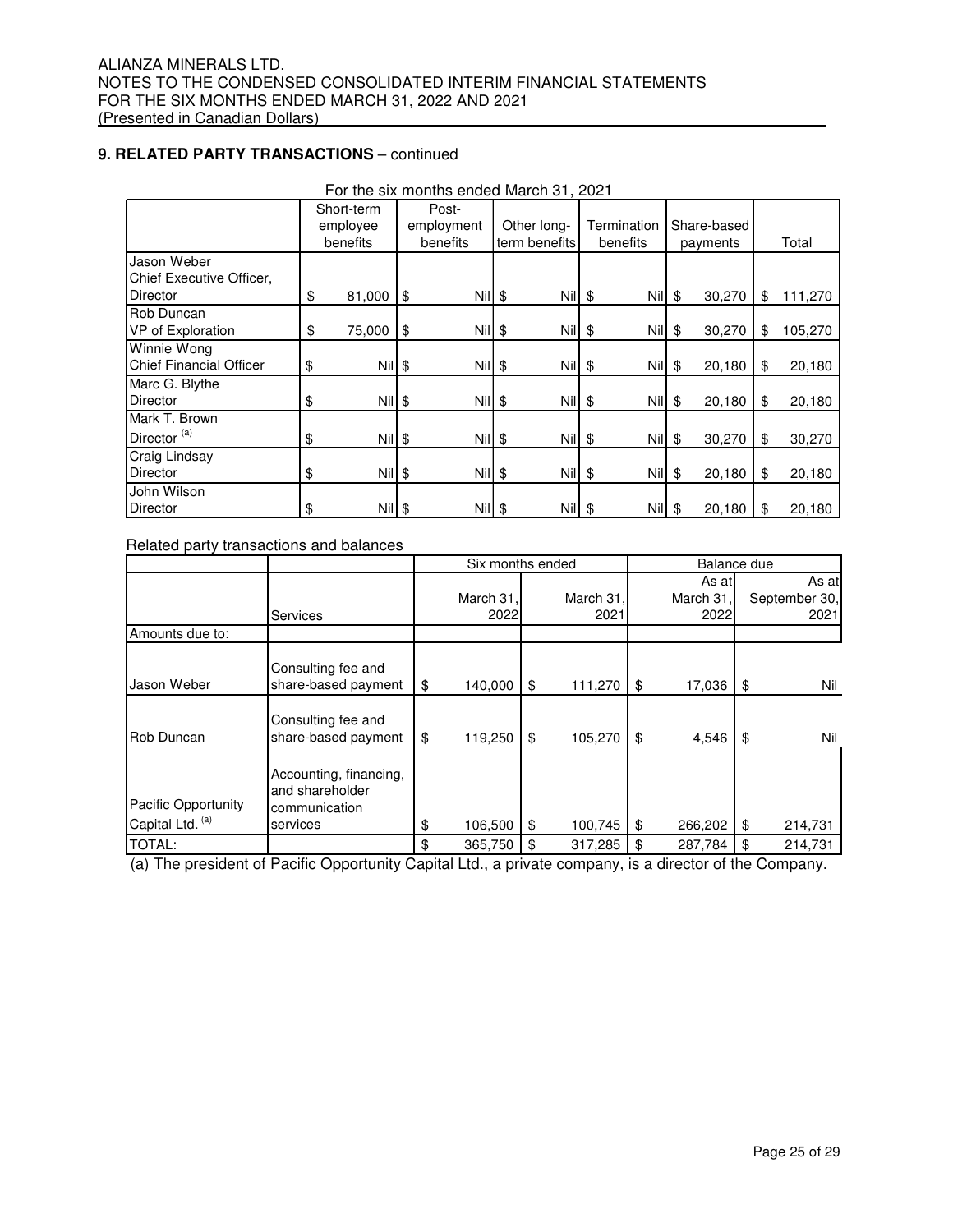## **10. SUPPLEMENTAL DISCLOSURE WITH RESPECT TO CASH FLOWS**

The significant non-cash investing and financing transactions during the six months ended March 31, 2022 were as follows:

- As of March 31, 2022, a total of \$31,914 in exploration and evaluation asset costs was included in accounts payable and accrued liabilities and \$4,546 in exploration and evaluation asset costs was included in due to related parties;
- As of March 31, 2022, a total of \$32,750 in share issue costs was included in due to related parties; and
- The Company recorded \$225,000 in marketable securities related to the shares received for the Klondike property.

The significant non-cash investing and financing transactions during the six months ended March 31, 2021 were as follows:

- As at March 31, 2021, a total of \$17,102 in exploration and evaluation asset costs was included in accounts payable and accrued liabilities and a total of \$6,961 in exploration and evaluation costs was included in prepaid expenses;
- As at March 31, 2021, a total of \$47,750 in share issue costs was included in due to related parties; and \$2,678 in share issue costs was included in accounts payable and accrued liabilities
- The Company recorded \$109,533 in share issue costs related to the issue of finder's warrants pursuant to the private placement financing completed; and
- The Company recorded \$1,828 in share capital related to the reclassification of the fair values of finder's warrants exercised from reserves.

## **11. SEGMENTED INFORMATION**

The Company has one reportable operating segment, that being the acquisition and exploration of mineral properties. Geographical information is as follows:

|                    | <b>March 31,2022</b> | <b>September 30, 2021</b> |
|--------------------|----------------------|---------------------------|
| Non-current assets |                      |                           |
| USA                | 1,170,279            | 1,203,216                 |
| Peru               | 480.877              | 466,288                   |
| Canada             | 6.258.548            | 6,102,589                 |
|                    | 7,909,704<br>\$      | \$<br>7,772,093           |

#### **12. FINANCIAL INSTRUMENTS**

The Company's financial instruments are exposed to certain financial risks, including currency risk, credit risk, liquidity risk, market risk and commodity price risk.

(a) Currency risk

The Company's property interests in Peru and USA make it subject to foreign currency fluctuations and inflationary pressures which may adversely affect the Company's financial position, results of operations and cash flows. The Company is affected by changes in exchange rates between the Canadian Dollar and foreign functional currencies. The Company does not invest in foreign currency contracts to mitigate the risks. The Company's exploration program, some of its general and administrative expenses and financial instruments denoted in a foreign currency are exposed to currency risk. A 10% change in the Peruvian nuevo sol and US dollar over the Canadian dollar would not significantly affect the Company.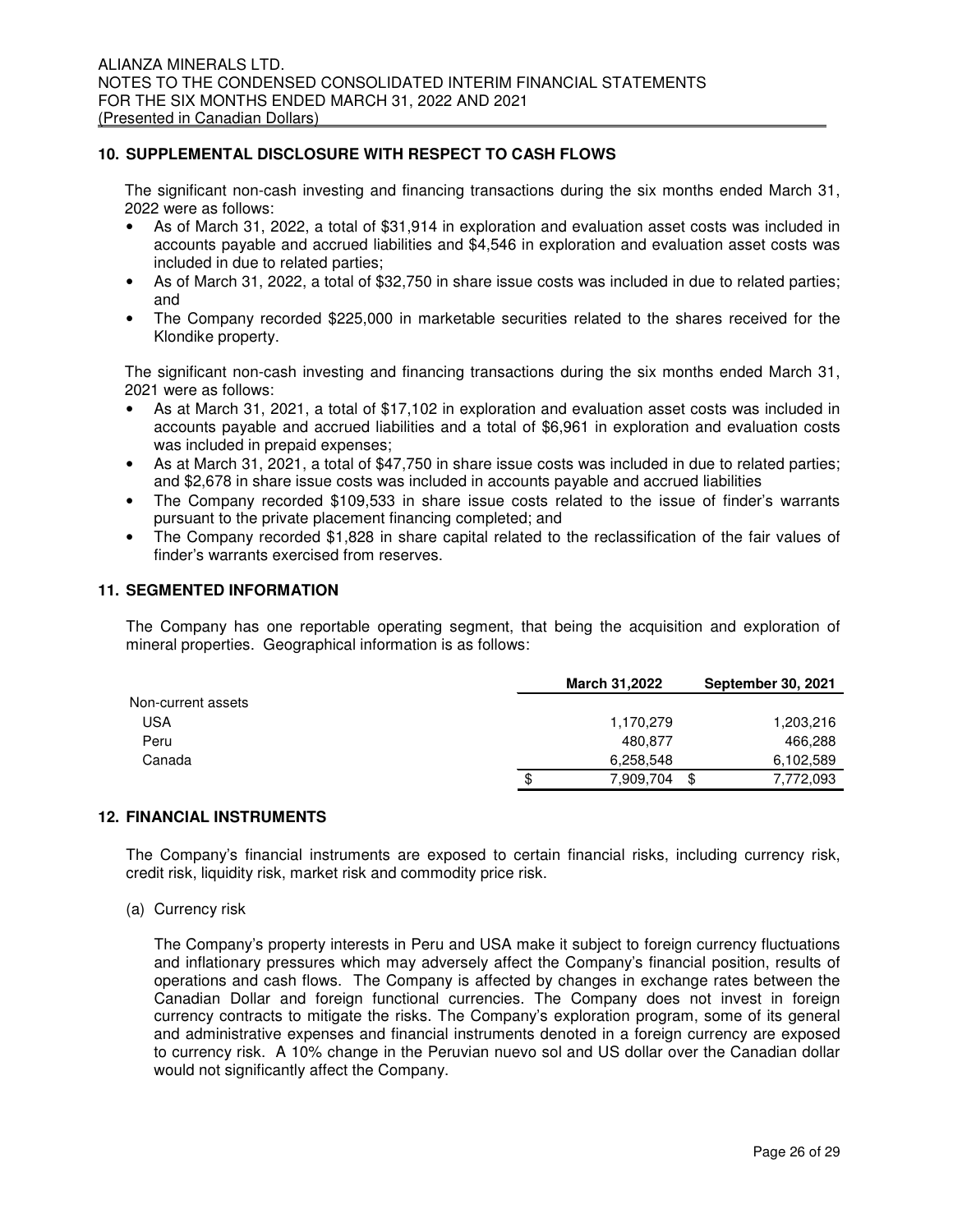## **12. FINANCIAL INSTRUMENTS** – continued

(b) Credit risk

Credit risk is the risk of an unexpected loss if a customer or third party to a financial instrument fails to meet its contractual obligations. The Company's credit risk is primarily attributable to the liquidity of its cash. The Company limits exposure to credit risk by maintaining its cash with a large Canadian financial institution.

(c) Liquidity risk

Liquidity risk is the risk that the Company will not be able to meet its financial obligations as they fall due. The Company ensures there is sufficient capital in order to meet short-term business requirements, after taking into account cash flows from operations and the Company's holdings of cash. The Company does not have sufficient cash to settle its current liabilities, and further funding will be required to meet the Company's short-term and long-term operating needs. The Company manages liquidity risk through the management of its capital structure.

Accounts payable and accrued liabilities are due within the current operating period.

(d) Market risk

Market risks to which the Company is exposed include unfavorable movements in commodity prices, interest rates, and foreign exchange rates. As at March 31, 2022, the Company has no producing assets and holds the majority of its cash in secure, Canadian dollar-denominated deposits. Consequently, its exposure to these risks has been significantly reduced, but as the Company redeploys its cash, exposure to these risks may increase. The objective of the Company is to mitigate exposure to these risks while maximizing returns.

The Company owns available-for-sale marketable securities in the mineral resource sector. Changes in the future pricing and demand of commodities can have a material impact on the market value of the investments. The nature of such investments is normally dependent on the invested company being able to raise additional capital to further develop and to determine the commercial viability of its resource properties. Management mitigates the risk of loss resulting from this concentration by monitoring the trading value of the investments on a regular basis.

i) Interest rate risk

As at March 31, 2022, the Company's exposure to movements in interest rates was limited to potential decreases in interest income from changes to the variable portion of interest rates for its cash. Market interest rates in Canada are at historically low levels, so management does not consider the risk of interest rate declines to be significant, but should such risks increase the Company may mitigate future exposure by entering into fixed-rate deposits. A 1% change in the interest rate, with other variables unchanged, would not significantly affect the Company.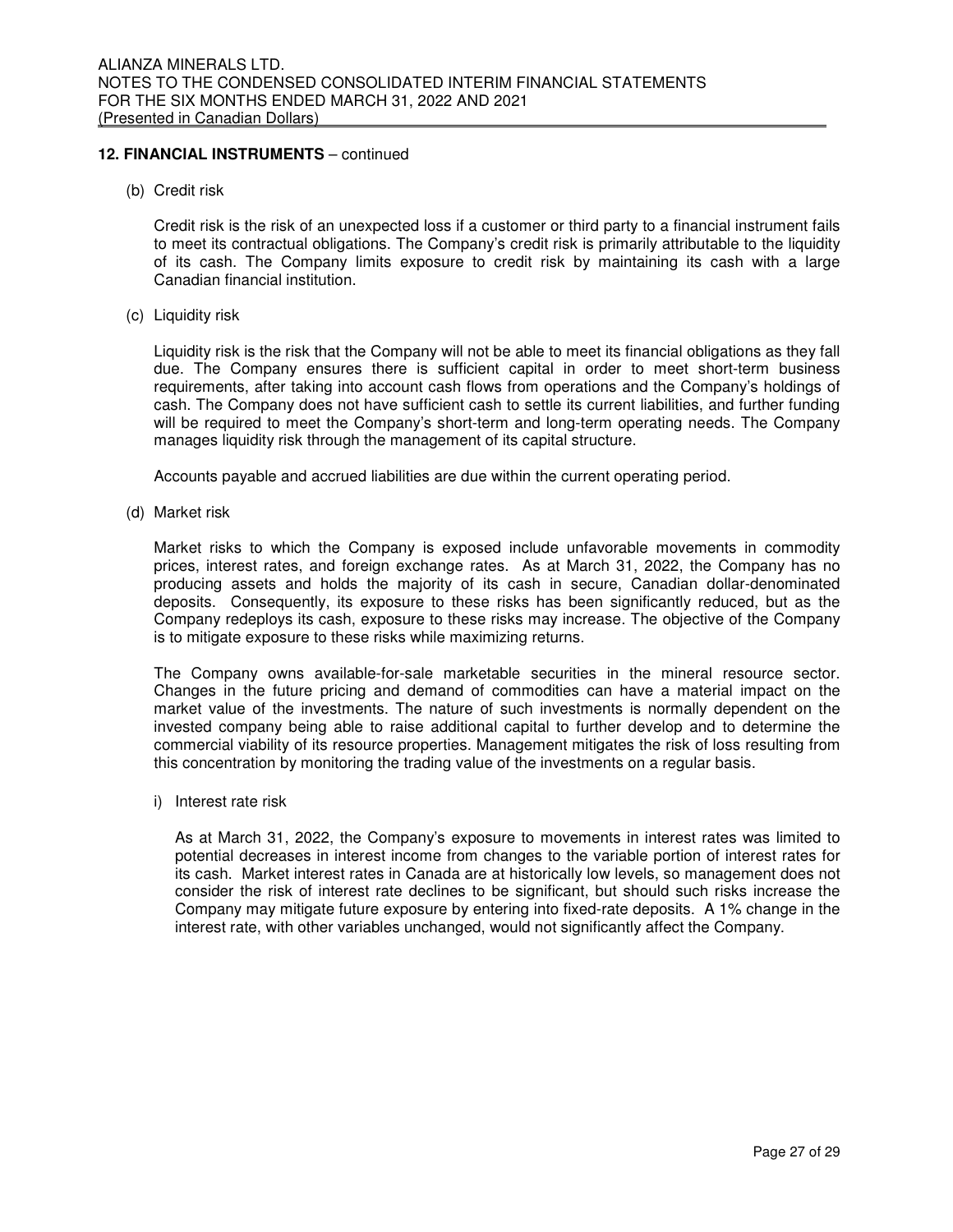## **12. FINANCIAL INSTRUMENTS** – continued

- (d) Market risk continued
	- ii) Foreign exchange risk

The Company is exposed to the financial risk related to the fluctuation of foreign exchange rates. The Company may maintain cash and other financial instruments, or may incur revenues and expenditures in currencies other than the Canadian dollar. Significant changes in the currency exchange rates between the Canadian dollar relative to these foreign currencies, which may include but are not limited to US dollars and Peruvian nuevo sol, could have an effect on the Company's results of operations, financial position or cash flows. The Company has not hedged its exposure to currency fluctuations.

(e) Commodity price risk

 The ability of the Company to develop its mineral properties and the future profitability of the Company are directly related to the market price of minerals such as gold, zinc, lead and copper. The Company's input costs are also affected by the price of fuel. The Company closely monitors mineral and fuel prices to determine the appropriate course of action to be taken by the Company.

IFRS 7 establishes a fair value hierarchy that prioritizes the input to valuation techniques used to measure fair value as follows:

Level 1 – quoted prices (unadjusted) in active markets for identical assets or liabilities;

Level 2 – inputs other than quoted prices included in Level 1 that are observable for the asset or liability, either directly (i.e., as prices) or indirectly (i.e., derived from prices); and

Level 3 – inputs for the asset or liability that are not based on observable market data (unobservable inputs).

Marketable securities are measured using lever 1 inputs.

The following table sets forth the Company's financial assets measured at amortized cost by level within the fair value hierarchy.

| As at March 31, 2022     | Level 1 | Level 2                        |    | Level 3                        | Total   |
|--------------------------|---------|--------------------------------|----|--------------------------------|---------|
| Assets:                  |         |                                |    |                                |         |
| Cash                     | 44,520  | \$<br>$\overline{\phantom{a}}$ | \$ | \$<br>$\overline{\phantom{0}}$ | 44,520  |
| Restricted cash          | 9,411   | -                              |    |                                | 9,411   |
|                          |         |                                |    |                                |         |
| As at September 30, 2021 | Level 1 | Level 2                        |    | Level 3                        | Total   |
| Assets:                  |         |                                |    |                                |         |
| Cash                     | 412,676 | Ξ.                             | S  | \$.<br>-                       | 412.676 |